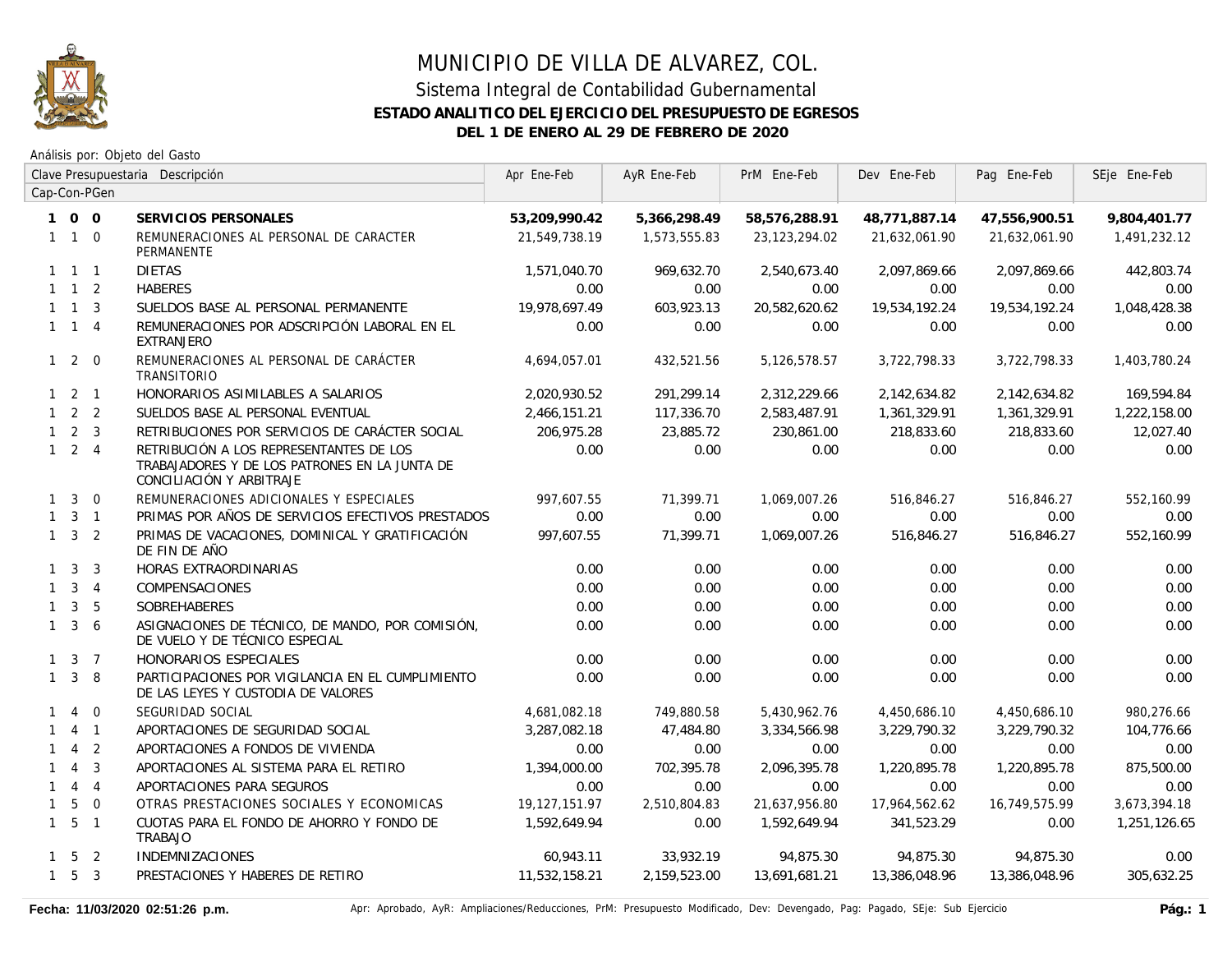

|                | Clave Presupuestaria Descripción |                |                                                                                              | Apr Ene-Feb  | AyR Ene-Feb | PrM Ene-Feb  | Dev Ene-Feb  | Pag Ene-Feb  | SEje Ene-Feb |
|----------------|----------------------------------|----------------|----------------------------------------------------------------------------------------------|--------------|-------------|--------------|--------------|--------------|--------------|
|                |                                  | Cap-Con-PGen   |                                                                                              |              |             |              |              |              |              |
|                | $1 \quad 5 \quad 4$              |                | PRESTACIONES CONTRACTUALES                                                                   | 5,911,860.23 | 317,349.64  | 6,229,209.87 | 4,117,372.41 | 3,243,909.07 | 2,111,837.46 |
|                | $1\quad5\quad5$                  |                | APOYOS A LA CAPACITACIÓN DE LOS SERVIDORES<br>PÚBLICOS                                       | 0.00         | 0.00        | 0.00         | 0.00         | 0.00         | 0.00         |
|                | $1\quad5$                        | 9              | OTRAS PRESTACIONES SOCIALES Y ECONÓMICAS                                                     | 29,540.48    | 0.00        | 29,540.48    | 24,742.66    | 24,742.66    | 4,797.82     |
|                | 160                              |                | <b>PREVISIONES</b>                                                                           | 1,671,054.74 | 0.00        | 1,671,054.74 | 0.00         | 0.00         | 1,671,054.74 |
|                | $1\quad 6\quad 1$                |                | PREVISIONES DE CARÁCTER LABORAL, ECONÓMICA Y DE<br>SEGURIDAD SOCIAL                          | 1.671.054.74 | 0.00        | 1,671,054.74 | 0.00         | 0.00         | 1,671,054.74 |
|                | $1 \quad 7 \quad 0$              |                | PAGO DE ESTIMULOS A SERVIDORES PUBLICOS                                                      | 489,298.78   | 28,135.98   | 517,434.76   | 484,931.92   | 484,931.92   | 32,502.84    |
|                | $1 \quad 7 \quad 1$              |                | ESTÍMULOS                                                                                    | 489,298.78   | 28.135.98   | 517,434.76   | 484,931.92   | 484,931.92   | 32,502.84    |
|                | $1 \quad 7 \quad 2$              |                | <b>RECOMPENSAS</b>                                                                           | 0.00         | 0.00        | 0.00         | 0.00         | 0.00         | 0.00         |
| $\overline{2}$ | $\overline{O}$                   | $\overline{0}$ | MATERIALES Y SUMINISTROS                                                                     | 2,014,535.60 | 60,285.07   | 2,074,820.67 | 1,506,574.52 | 1,261,903.02 | 568,246.15   |
|                | $2 \quad 1 \quad 0$              |                | MATERIALES DE ADMINISTRACION, EMISION DE<br>DOCUMENTOS Y ARTICULOS OFICIALES                 | 111,777.32   | 0.00        | 111,777.32   | 18,431.30    | 0.00         | 93,346.02    |
|                | $2 \quad 1 \quad 1$              |                | MATERIALES, ÚTILES Y EQUIPOS MENORES DE OFICINA                                              | 49,333.32    | 0.00        | 49,333.32    | 8,493.65     | 0.00         | 40,839.67    |
|                | $2 \quad 1 \quad 2$              |                | MATERIALES Y ÚTILES DE IMPRESIÓN Y REPRODUCCIÓN                                              | 2,000.00     | 0.00        | 2,000.00     | 0.00         | 0.00         | 2,000.00     |
|                | $2 \quad 1 \quad 3$              |                | MATERIAL ESTADÍSTICO Y GEOGRÁFICO                                                            | 0.00         | 0.00        | 0.00         | 0.00         | 0.00         | 0.00         |
|                | $2 \quad 1 \quad 4$              |                | MATERIALES, ÚTILES Y EQUIPOS MENORES DE<br>TECNOLOGÍAS DE LA INFORMACIÓN Y COMUNICACIONES    | 14,100.00    | 0.00        | 14,100.00    | 0.00         | 0.00         | 14,100.00    |
|                | $2 \quad 1 \quad 5$              |                | MATERIAL IMPRESO E INFORMACIÓN DIGITAL                                                       | 33,344.00    | 0.00        | 33,344.00    | 0.00         | 0.00         | 33,344.00    |
|                | $2 \t1 \t6$                      |                | MATERIAL DE LIMPIEZA                                                                         | 13,000.00    | 0.00        | 13,000.00    | 9,937.65     | 0.00         | 3,062.35     |
|                | $2 \quad 1 \quad 7$              |                | MATERIALES Y ÚTILES DE ENSEÑANZA                                                             | 0.00         | 0.00        | 0.00         | 0.00         | 0.00         | 0.00         |
|                | $2 \quad 1 \quad 8$              |                | MATERIALES PARA EL REGISTRO E IDENTIFICACIÓN DE<br><b>BIENES Y PERSONAS</b>                  | 0.00         | 0.00        | 0.00         | 0.00         | 0.00         | 0.00         |
|                | $2 \quad 2 \quad 0$              |                | ALIMENTOS Y UTENSILIOS                                                                       | 25,602.00    | 1,200.00    | 26,802.00    | 18,950.00    | 6,438.00     | 7,852.00     |
|                | $2 \quad 2 \quad 1$              |                | PRODUCTOS ALIMENTICIOS PARA PERSONAS                                                         | 22,602.00    | 1,200.00    | 23,802.00    | 18,950.00    | 6,438.00     | 4,852.00     |
|                | $2 \quad 2 \quad 2$              |                | PRODUCTOS ALIMENTICIOS PARA ANIMALES                                                         | 3,000.00     | 0.00        | 3,000.00     | 0.00         | 0.00         | 3,000.00     |
|                | $2 \quad 2 \quad 3$              |                | UTENSILIOS PARA EL SERVICIO DE ALIMENTACIÓN                                                  | 0.00         | 0.00        | 0.00         | 0.00         | 0.00         | 0.00         |
|                | $2 \quad 3 \quad 0$              |                | MATERIAS PRIMAS Y MATERIALES DE PRODUCCION Y<br>COMERCIALIZACION                             | 0.00         | 0.00        | 0.00         | 0.00         | 0.00         | 0.00         |
|                | $2 \quad 3 \quad 1$              |                | PRODUCTOS ALIMENTICIOS, AGROPECUARIOS Y<br>FORESTALES ADQUIRIDOS COMO MATERIA PRIMA          | 0.00         | 0.00        | 0.00         | 0.00         | 0.00         | 0.00         |
|                | $2 \quad 3 \quad 2$              |                | INSUMOS TEXTILES ADQUIRIDOS COMO MATERIA PRIMA                                               | 0.00         | 0.00        | 0.00         | 0.00         | 0.00         | 0.00         |
|                | $2 \quad 3 \quad 3$              |                | PRODUCTOS DE PAPEL, CARTÓN E IMPRESOS<br>ADQUIRIDOS COMO MATERIA PRIMA                       | 0.00         | 0.00        | 0.00         | 0.00         | 0.00         | 0.00         |
|                | $2 \quad 3 \quad 4$              |                | COMBUSTIBLES, LUBRICANTES, ADITIVOS, CARBÓN Y SUS<br>DERIVADOS ADQUIRIDOS COMO MATERIA PRIMA | 0.00         | 0.00        | 0.00         | 0.00         | 0.00         | 0.00         |
|                | $2 \quad 3 \quad 5$              |                | PRODUCTOS QUÍMICOS, FARMACÉUTICOS Y DE<br>LABORATORIO ADQUIRIDOS COMO MATERIA PRIMA          | 0.00         | 0.00        | 0.00         | 0.00         | 0.00         | 0.00         |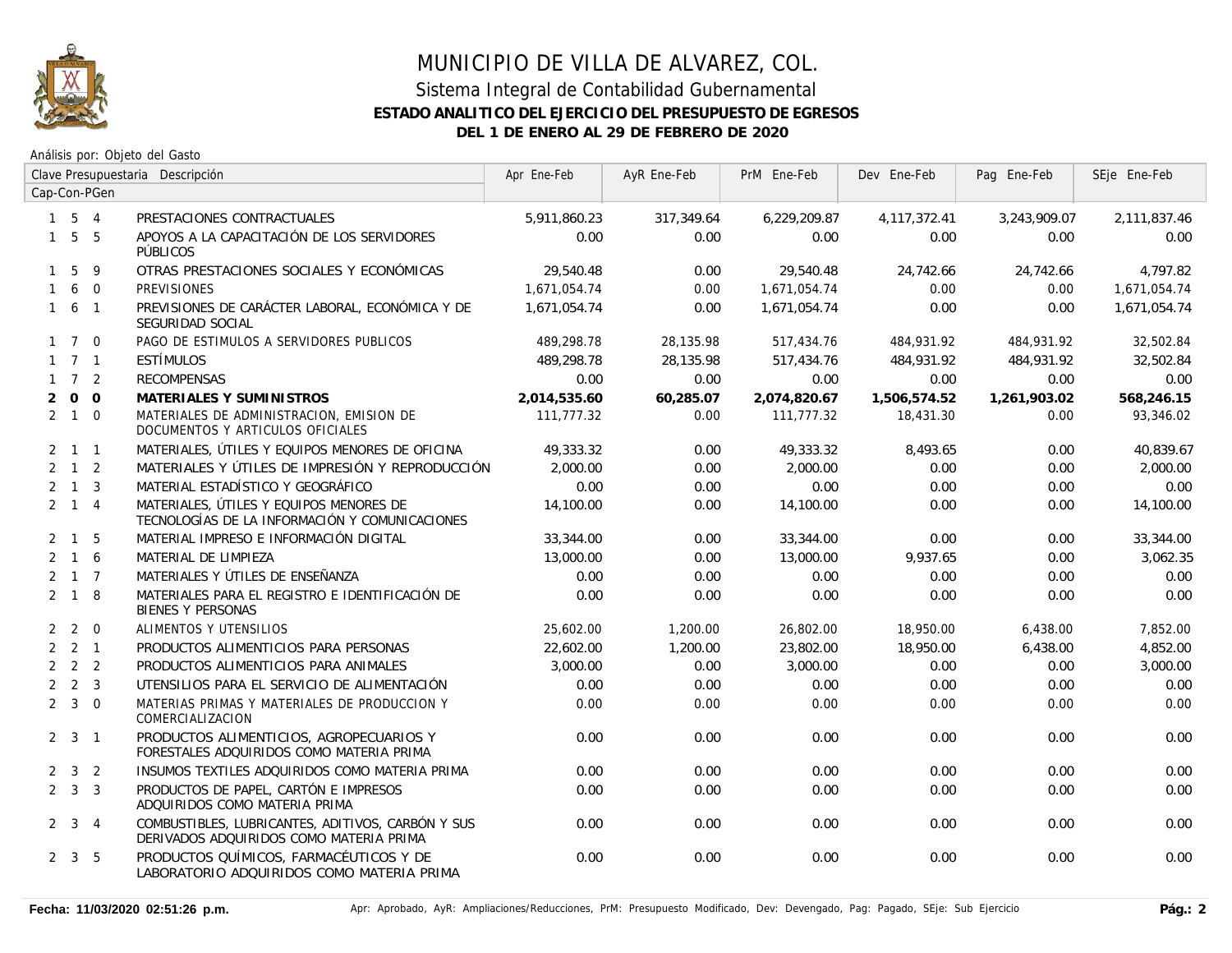

Análisis por: Objeto del Gasto

|                | Clave Presupuestaria Descripción |                |                                                                                         | Apr Ene-Feb  | AyR Ene-Feb  | PrM Ene-Feb  | Dev Ene-Feb  | Pag Ene-Feb  | SEje Ene-Feb |
|----------------|----------------------------------|----------------|-----------------------------------------------------------------------------------------|--------------|--------------|--------------|--------------|--------------|--------------|
|                |                                  | Cap-Con-PGen   |                                                                                         |              |              |              |              |              |              |
|                | $2 \quad 3 \quad 6$              |                | PRODUCTOS METÁLICOS Y A BASE DE MINERALES NO<br>METÁLICOS ADQUIRIDOS COMO MATERIA PRIMA | 0.00         | 0.00         | 0.00         | 0.00         | 0.00         | 0.00         |
|                | $2 \quad 3 \quad 7$              |                | PRODUCTOS DE CUERO, PIEL, PLÁSTICO Y HULE<br>ADQUIRIDOS COMO MATERIA PRIMA              | 0.00         | 0.00         | 0.00         | 0.00         | 0.00         | 0.00         |
| $\mathbf{2}$   | $\mathbf{3}$                     | 8              | MERCANCÍAS ADQUIRIDAS PARA SU COMERCIALIZACIÓN                                          | 0.00         | 0.00         | 0.00         | 0.00         | 0.00         | 0.00         |
| $\overline{2}$ | $\mathbf{3}$                     | 9              | OTROS PRODUCTOS ADQUIRIDOS COMO MATERIA PRIMA                                           | 0.00         | 0.00         | 0.00         | 0.00         | 0.00         | 0.00         |
|                | $2 \quad 4$                      | $\overline{0}$ | MATERIALES Y ARTICULOS DE CONSTRUCCION Y DE<br><b>REPARACION</b>                        | 289,140.00   | $-24,693.22$ | 264,446.78   | 31,301.17    | 0.00         | 233, 145.61  |
| 2              | 4 1                              |                | PRODUCTOS MINERALES NO METÁLICOS                                                        | 16,000.00    | $-39,200.00$ | $-23,200.00$ | 0.00         | 0.00         | $-23,200.00$ |
| $\overline{2}$ | $\overline{4}$                   | $\overline{2}$ | CEMENTO Y PRODUCTOS DE CONCRETO                                                         | 1,200.00     | 0.00         | 1,200.00     | 198.10       | 0.00         | 1,001.90     |
| $\overline{2}$ | $\overline{4}$                   | $\overline{3}$ | CAL, YESO Y PRODUCTOS DE YESO                                                           | 6,000.00     | 0.00         | 6,000.00     | 0.00         | 0.00         | 6,000.00     |
| $\overline{2}$ |                                  | $4 \quad 4$    | MADERA Y PRODUCTOS DE MADERA                                                            | 1,600.00     | 0.00         | 1,600.00     | 0.00         | 0.00         | 1,600.00     |
| $\overline{2}$ | $4\quad 5$                       |                | VIDRIO Y PRODUCTOS DE VIDRIO                                                            | 0.00         | 0.00         | 0.00         | 0.00         | 0.00         | 0.00         |
| $\overline{2}$ | $\overline{4}$                   | 6              | MATERIAL ELÉCTRICO Y ELECTRÓNICO                                                        | 206,700.00   | 14,506.78    | 221,206.78   | 26,679.21    | 0.00         | 194,527.57   |
| $\overline{2}$ | $\overline{4}$                   | $\overline{7}$ | ARTÍCULOS METÁLICOS PARA LA CONSTRUCCIÓN                                                | 10,000.00    | 0.00         | 10,000.00    | 3,101.76     | 0.00         | 6,898.24     |
|                | $2 \quad 4 \quad 8$              |                | MATERIALES COMPLEMENTARIOS                                                              | 0.00         | 0.00         | 0.00         | 0.00         | 0.00         | 0.00         |
|                | 249                              |                | OTROS MATERIALES Y ARTÍCULOS DE CONSTRUCCIÓN Y<br>REPARACIÓN                            | 47,640.00    | 0.00         | 47,640.00    | 1,322.10     | 0.00         | 46,317.90    |
|                | 2 <sub>5</sub>                   | $\overline{0}$ | PRODUCTOS QUIMICOS, FARMACEUTICOS Y DE<br>LABORATORIO                                   | 4,260.00     | 0.00         | 4,260.00     | 0.00         | 0.00         | 4,260.00     |
| $\mathbf{2}$   | 5 1                              |                | PRODUCTOS QUÍMICOS BÁSICOS                                                              | 0.00         | 0.00         | 0.00         | 0.00         | 0.00         | 0.00         |
|                | 2 <sub>5</sub>                   | $\overline{2}$ | FERTILIZANTES, PESTICIDAS Y OTROS AGROQUÍMICOS                                          | 1,500.00     | 0.00         | 1,500.00     | 0.00         | 0.00         | 1,500.00     |
|                | 2 <sub>5</sub>                   | $\overline{3}$ | MEDICINAS Y PRODUCTOS FARMACÉUTICOS                                                     | 2,000.00     | 0.00         | 2,000.00     | 0.00         | 0.00         | 2,000.00     |
|                | 2 <sub>5</sub>                   | $\overline{4}$ | MATERIALES, ACCESORIOS Y SUMINISTROS MÉDICOS                                            | 0.00         | 0.00         | 0.00         | 0.00         | 0.00         | 0.00         |
|                | 2 <sub>5</sub>                   | - 5            | MATERIALES, ACCESORIOS Y SUMINISTROS DE<br>LABORATORIO                                  | 0.00         | 0.00         | 0.00         | 0.00         | 0.00         | 0.00         |
| $\mathbf{2}$   | 5                                | 6              | FIBRAS SINTÉTICAS, HULES, PLÁSTICOS Y DERIVADOS                                         | 760.00       | 0.00         | 760.00       | 0.00         | 0.00         | 760.00       |
| $\overline{2}$ | 5                                | 9              | OTROS PRODUCTOS QUÍMICOS                                                                | 0.00         | 0.00         | 0.00         | 0.00         | 0.00         | 0.00         |
| $\overline{2}$ | 6                                | $\overline{0}$ | COMBUSTIBLES, LUBRICANTES Y ADITIVOS                                                    | 1,430,130.28 | 77,991.04    | 1,508,121.32 | 1,411,763.38 | 1,255,465.02 | 96,357.94    |
| $\overline{2}$ | 6                                | $\overline{1}$ | COMBUSTIBLES, LUBRICANTES Y ADITIVOS                                                    | 1,430,130.28 | 77,991.04    | 1,508,121.32 | 1,411,763.38 | 1,255,465.02 | 96,357.94    |
|                | $2\quad 6$                       | $\overline{2}$ | CARBÓN Y SUS DERIVADOS                                                                  | 0.00         | 0.00         | 0.00         | 0.00         | 0.00         | 0.00         |
|                | $2 \quad 7 \quad 0$              |                | VESTUARIO, BLANCOS, PRENDAS DE PROTECCION Y<br>ARTICULOS DEPORTIVOS                     | 94,854.00    | 208.04       | 95,062.04    | 288.04       | 0.00         | 94,774.00    |
|                | $2 \quad 7 \quad 1$              |                | <b>VESTUARIO Y UNIFORMES</b>                                                            | 72,002.00    | 0.00         | 72,002.00    | 0.00         | 0.00         | 72,002.00    |
|                | $2 \quad 7 \quad 2$              |                | PRENDAS DE SEGURIDAD Y PROTECCIÓN PERSONAL                                              | 21,352.00    | 208.04       | 21,560.04    | 288.04       | 0.00         | 21,272.00    |
|                | $2 \quad 7 \quad 3$              |                | ARTÍCULOS DEPORTIVOS                                                                    | 1,500.00     | 0.00         | 1,500.00     | 0.00         | 0.00         | 1,500.00     |
|                | $2 \quad 7 \quad 4$              |                | PRODUCTOS TEXTILES                                                                      | 0.00         | 0.00         | 0.00         | 0.00         | 0.00         | 0.00         |
|                | $2 \quad 7 \quad 5$              |                | BLANCOS Y OTROS PRODUCTOS TEXTILES, EXCEPTO                                             | 0.00         | 0.00         | 0.00         | 0.00         | 0.00         | 0.00         |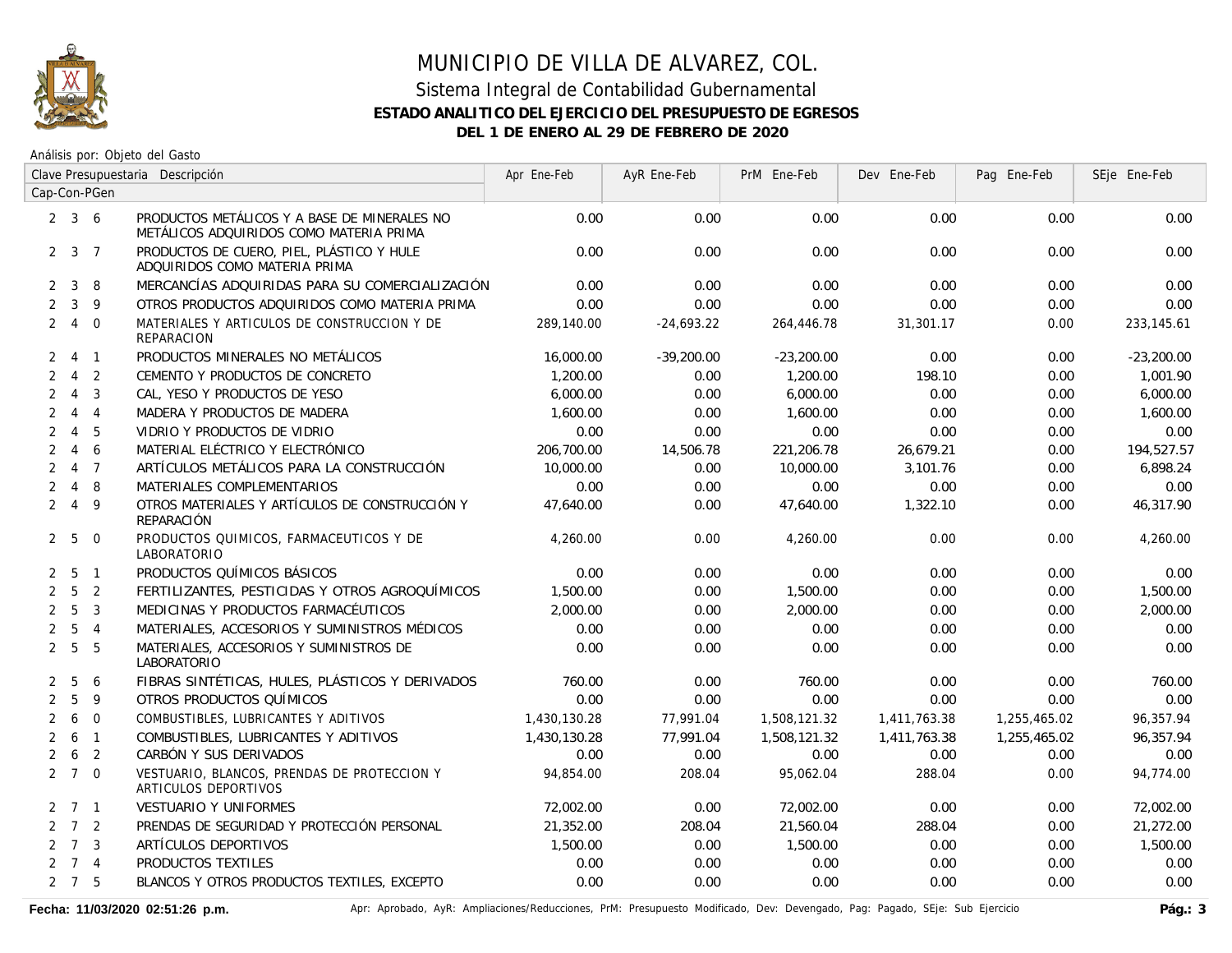

|                | Clave Presupuestaria Descripción |                |                                                                                                           | Apr Ene-Feb   | AyR Ene-Feb  | PrM Ene-Feb   | Dev Ene-Feb   | Pag Ene-Feb  | SEje Ene-Feb |
|----------------|----------------------------------|----------------|-----------------------------------------------------------------------------------------------------------|---------------|--------------|---------------|---------------|--------------|--------------|
|                |                                  | Cap-Con-PGen   |                                                                                                           |               |              |               |               |              |              |
|                |                                  |                | PRENDAS DE VESTIR                                                                                         |               |              |               |               |              |              |
| 2              | 8 0                              |                | MATERIALES Y SUMINISTROS PARA SEGURIDAD                                                                   | 0.00          | 0.00         | 0.00          | 0.00          | 0.00         | 0.00         |
| 2              | 8                                | $\overline{1}$ | SUSTANCIAS Y MATERIALES EXPLOSIVOS                                                                        | 0.00          | 0.00         | 0.00          | 0.00          | 0.00         | 0.00         |
| $\overline{2}$ | 8                                | $\overline{2}$ | MATERIALES DE SEGURIDAD PÚBLICA                                                                           | 0.00          | 0.00         | 0.00          | 0.00          | 0.00         | 0.00         |
|                | $2 \quad 8$                      | $\overline{3}$ | PRENDAS DE PROTECCIÓN PARA SEGURIDAD PÚBLICA Y<br><b>NACIONAL</b>                                         | 0.00          | 0.00         | 0.00          | 0.00          | 0.00         | 0.00         |
| 2              | -9                               | $\Omega$       | HERRAMIENTAS, REFACCIONES Y ACCESORIOS MENORES                                                            | 58,772.00     | 5,579.21     | 64,351.21     | 25,840.63     | 0.00         | 38,510.58    |
|                | 291                              |                | <b>HERRAMIENTAS MENORES</b>                                                                               | 47,910.00     | 0.00         | 47,910.00     | 15,423.33     | 0.00         | 32,486.67    |
| $\overline{2}$ | 9 2                              |                | REFACCIONES Y ACCESORIOS MENORES DE EDIFICIOS                                                             | 1,200.00      | 358.41       | 1,558.41      | 1,558.41      | 0.00         | 0.00         |
|                | 293                              |                | REFACCIONES Y ACCESORIOS MENORES DE MOBILIARIO Y<br>EQUIPO DE ADMINISTRACIÓN, EDUCACIONAL Y<br>RECREATIVO | 0.00          | 0.00         | 0.00          | 0.00          | 0.00         | 0.00         |
|                | 294                              |                | REFACCIONES Y ACCESORIOS MENORES DE EQUIPO DE<br>CÓMPUTO Y TECNOLOGÍAS DE LA INFORMACIÓN                  | 0.00          | 0.00         | 0.00          | 0.00          | 0.00         | 0.00         |
|                | 295                              |                | REFACCIONES Y ACCESORIOS MENORES DE EQUIPO E<br>INSTRUMENTAL MÉDICO Y DE LABORATORIO                      | 0.00          | 0.00         | 0.00          | 0.00          | 0.00         | 0.00         |
|                | $2 \quad 9$                      | 6              | REFACCIONES Y ACCESORIOS MENORES DE EQUIPO DE<br>TRANSPORTE                                               | 1,402.00      | 0.00         | 1,402.00      | 87.29         | 0.00         | 1,314.71     |
|                | 297                              |                | REFACCIONES Y ACCESORIOS MENORES DE EQUIPO DE<br>DEFENSA Y SEGURIDAD                                      | 4,000.00      | 0.00         | 4,000.00      | 0.00          | 0.00         | 4,000.00     |
|                | 298                              |                | REFACCIONES Y ACCESORIOS MENORES DE MAQUINARIA<br>Y OTROS EQUIPOS                                         | 3,460.00      | 4,470.80     | 7,930.80      | 7,321.60      | 0.00         | 609.20       |
|                | 299                              |                | REFACCIONES Y ACCESORIOS MENORES OTROS BIENES<br><b>MUEBLES</b>                                           | 800.00        | 750.00       | 1,550.00      | 1,450.00      | 0.00         | 100.00       |
| 3              | $0\quad 0$                       |                | SERVICIOS GENERALES                                                                                       | 10,051,051.40 | 3,289,043.75 | 13,340,095.15 | 10,957,874.27 | 9,886,424.51 | 2,382,220.88 |
| 3              | $1 \quad 0$                      |                | SERVICIOS BÁSICOS                                                                                         | 4,227,166.66  | 268,571.94   | 4,495,738.60  | 4,385,455.60  | 4,324,204.60 | 110,283.00   |
| 3              | $1 \quad 1$                      |                | ENERGÍA ELÉCTRICA                                                                                         | 4,146,666.66  | 218,670.27   | 4,365,336.93  | 4,281,663.04  | 4,220,986.04 | 83,673.89    |
| 3              | $1\quad 2$                       |                | GAS                                                                                                       | 0.00          | 0.00         | 0.00          | 0.00          | 0.00         | 0.00         |
| 3              | $\overline{1}$                   | $\overline{3}$ | <b>AGUA</b>                                                                                               | 3,000.00      | 0.00         | 3,000.00      | 0.00          | 0.00         | 3,000.00     |
| 3              | $1 \quad 4$                      |                | TELEFONÍA TRADICIONAL                                                                                     | 40,000.00     | 0.00         | 40,000.00     | 16,816.89     | 16,816.89    | 23,183.11    |
| 3              | 1 5                              |                | TELEFONÍA CELULAR                                                                                         | 0.00          | 0.00         | 0.00          | 0.00          | 0.00         | 0.00         |
| 3              | 1 6                              |                | SERVICIOS DE TELECOMUNICACIONES Y SATELITES.                                                              | 0.00          | 0.00         | 0.00          | 0.00          | 0.00         | 0.00         |
|                | $3 \t1 \t7$                      |                | SERVICIOS DE ACCESO DE INTERNET. REDES Y<br>PROCESAMIENTO DE INFORMACION                                  | 36,000.00     | 49,402.67    | 85,402.67     | 85,402.67     | 85,402.67    | 0.00         |
| 3              | 1 8                              |                | SERVICIOS POSTALES Y TELEGRAFICOS                                                                         | 1,500.00      | 499.00       | 1.999.00      | 1,573.00      | 999.00       | 426.00       |
| 3              | $1 \quad 9$                      |                | SERVICIOS INTEGRALES Y OTROS SERVICIOS                                                                    | 0.00          | 0.00         | 0.00          | 0.00          | 0.00         | 0.00         |
| 3              | $\overline{2}$                   | $\overline{0}$ | SERVICIOS DE ARRENDAMIENTO                                                                                | 1,773,664.00  | 0.00         | 1,773,664.00  | 1,151,573.76  | 1,151,573.76 | 622,090.24   |
|                | $3 \quad 2 \quad 1$              |                | ARRENDAMIENTO DE TERRENOS                                                                                 | 0.00          | 0.00         | 0.00          | 0.00          | 0.00         | 0.00         |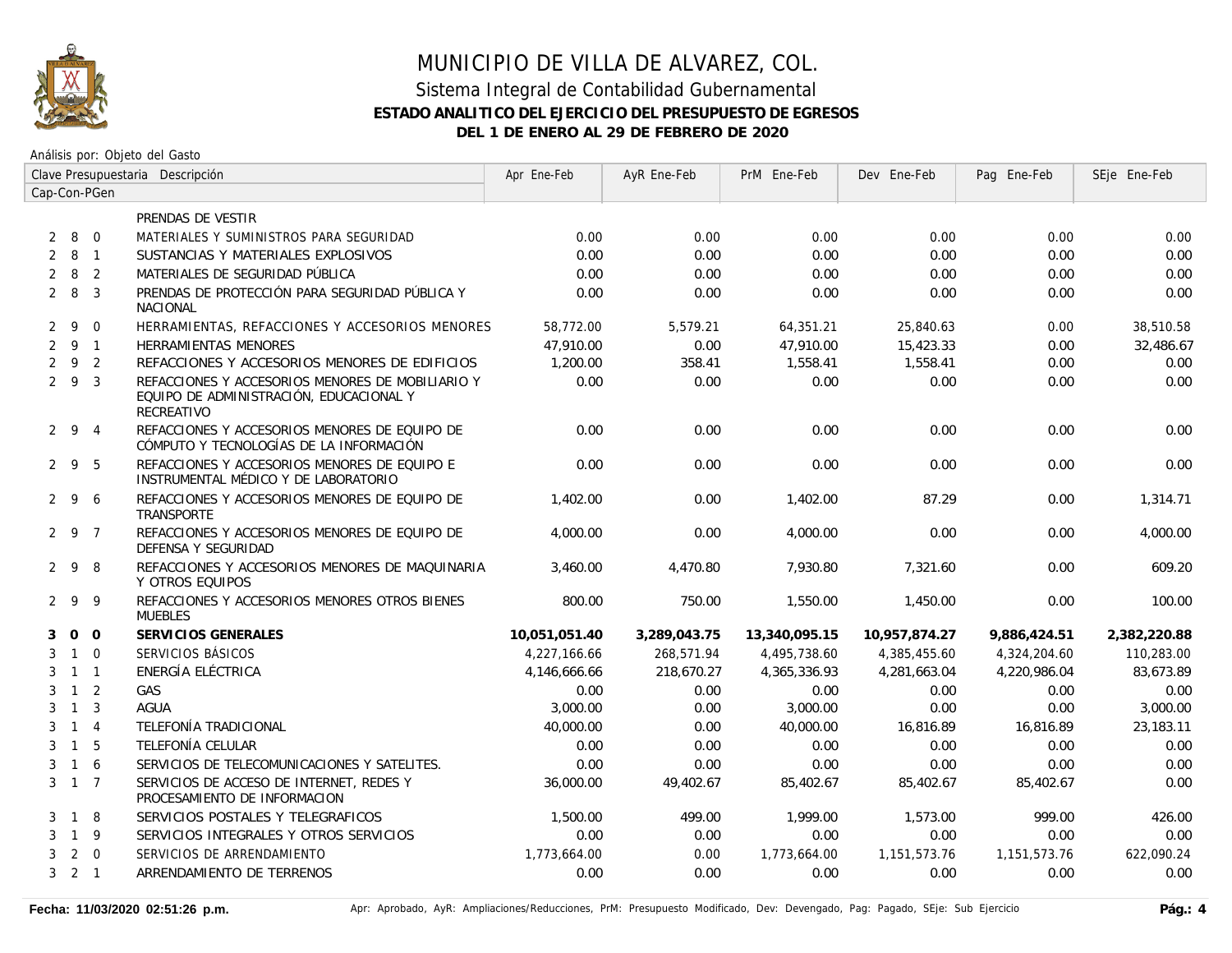

Análisis por: Objeto del Gasto

|                | Clave Presupuestaria Descripción |                |                                                                                                            | Apr Ene-Feb  | AyR Ene-Feb | PrM Ene-Feb  | Dev Ene-Feb  | Pag Ene-Feb  | SEje Ene-Feb |
|----------------|----------------------------------|----------------|------------------------------------------------------------------------------------------------------------|--------------|-------------|--------------|--------------|--------------|--------------|
|                |                                  | Cap-Con-PGen   |                                                                                                            |              |             |              |              |              |              |
|                | $3 \quad 2 \quad 2$              |                | ARRENDAMIENTO DE EDIFICIOS                                                                                 | 40,000.00    | 0.00        | 40,000.00    | 0.00         | 0.00         | 40,000.00    |
| 3              | $2 \quad 3$                      |                | ARRENDAMIENTO DE MOBILIARIO Y EQUIPO DE<br>ADMINISTRACIÓN, EDUCACIONAL Y RECREATIVO                        | 0.00         | 0.00        | 0.00         | 0.00         | 0.00         | 0.00         |
| 3 <sup>1</sup> |                                  | 2 4            | ARRENDAMIENTO DE EQUIPO E INSTRUMENTAL MÉDICO Y<br>DE LABORATORIO                                          | 0.00         | 0.00        | 0.00         | 0.00         | 0.00         | 0.00         |
| 3              | $\overline{2}$                   | 5              | ARRENDAMIENTO DE EQUIPO DE TRANSPORTE                                                                      | 1,731,264.00 | 0.00        | 1,731,264.00 | 1,151,573.76 | 1,151,573.76 | 579,690.24   |
| 3              | $2\overline{6}$                  |                | ARRENDAMIENTO DE MAQUINARIA, OTROS EQUIPOS Y<br><b>HERRAMIENTAS</b>                                        | 0.00         | 0.00        | 0.00         | 0.00         | 0.00         | 0.00         |
| 3              |                                  | 2 7            | ARRENDAMIENTO DE ACTIVOS INTANGIBLES                                                                       | 0.00         | 0.00        | 0.00         | 0.00         | 0.00         | 0.00         |
| 3              |                                  | $2 \quad 8$    | ARRENDAMIENTO FINANCIERO                                                                                   | 0.00         | 0.00        | 0.00         | 0.00         | 0.00         | 0.00         |
| 3              |                                  | $2 \quad 9$    | OTROS ARRENDAMIENTOS                                                                                       | 2,400.00     | 0.00        | 2,400.00     | 0.00         | 0.00         | 2,400.00     |
| 3              |                                  | $3 \quad 0$    | SERVICIOS PROFESIONALES, CIENTIFICOS, TECNICOS Y<br>OTROS SERVICIOS                                        | 984,138.00   | 533,261.44  | 1,517,399.44 | 1,250,040.72 | 1,185,749.74 | 267,358.72   |
|                | $3 \quad 3$                      | $\overline{1}$ | SERVICIOS LEGALES, DE CONTABILIDAD, AUDITORÍA Y<br><b>RELACIONADOS</b>                                     | 88,000.00    | 0.00        | 88,000.00    | 19,156.30    | 19,156.30    | 68.843.70    |
|                | $3 \quad 3 \quad 2$              |                | SERVICIOS DE DISEÑO, ARQUITECTURA, INGENIERÍA Y<br><b>ACTIVIDADES RELACIONADAS</b>                         | 0.00         | 0.00        | 0.00         | 0.00         | 0.00         | 0.00         |
|                | $3 \quad 3 \quad 3$              |                | SERVICIOS DE CONSULTORÍA ADMINISTRATIVA,<br>PROCESOS, TÉCNICA Y EN TECNOLOGÍAS DE LA<br><b>INFORMACIÓN</b> | 750,334.00   | 533,261.44  | 1,283,595.44 | 1,210,197.44 | 1,166,593.44 | 73,398.00    |
| 3              | $\mathbf{3}$                     | $\overline{4}$ | SERVICIOS DE CAPACITACIÓN                                                                                  | 50,002.00    | 0.00        | 50,002.00    | 0.00         | 0.00         | 50,002.00    |
| 3              | 3                                | 5              | SERVICIOS DE INVESTIGACIÓN CIENTÍFICA Y DESARROLLO                                                         | 0.00         | 0.00        | 0.00         | 0.00         | 0.00         | 0.00         |
| 3              | $\mathbf{3}$                     | 6              | SERVICIOS DE APOYO ADMINISTRATIVO, TRADUCCIÓN,<br>FOTOCOPIADO E IMPRESIÓN                                  | 95,802.00    | 0.00        | 95,802.00    | 20,686.98    | 0.00         | 75.115.02    |
| 3              |                                  | 3 <sub>7</sub> | SERVICIOS DE PROTECCIÓN Y SEGURIDAD                                                                        | 0.00         | 0.00        | 0.00         | 0.00         | 0.00         | 0.00         |
| 3              | $\mathbf{3}$                     | 8              | SERVICIOS DE VIGILANCIA                                                                                    | 0.00         | 0.00        | 0.00         | 0.00         | 0.00         | 0.00         |
| 3              | $\mathbf{3}$                     | 9              | SERVICIOS PROFESIONALES, CIENTÍFICOS Y TÉCNICOS<br><b>INTEGRALES</b>                                       | 0.00         | 0.00        | 0.00         | 0.00         | 0.00         | 0.00         |
| 3              |                                  | $4\quad 0$     | SERVICIOS FINANCIEROS, BANCARIOS Y COMERCIALES                                                             | 279.510.74   | 125,534.38  | 405,045.12   | 325,144.82   | 325,144.82   | 79.900.30    |
| 3              |                                  | $4 \quad 1$    | SERVICIOS FINANCIEROS Y BANCARIOS                                                                          | 71,000.00    | 125,534.38  | 196,534.38   | 195,534.38   | 195,534.38   | 1,000.00     |
| 3              |                                  | 4 <sub>2</sub> | SERVICIOS DE COBRANZA, INVESTIGACIÓN CREDITICIA Y<br><b>SIMILAR</b>                                        | 208,510.74   | 0.00        | 208,510.74   | 129,610.44   | 129,610.44   | 78,900.30    |
| 3              | $\overline{4}$                   | $\overline{3}$ | SERVICIOS DE RECAUDACIÓN, TRASLADO Y CUSTODIA DE<br>VALORES                                                | 0.00         | 0.00        | 0.00         | 0.00         | 0.00         | 0.00         |
| 3              | $\overline{4}$                   | $\overline{4}$ | SEGUROS DE RESPONSABILIDAD PATRIMONIAL Y FIANZAS                                                           | 0.00         | 0.00        | 0.00         | 0.00         | 0.00         | 0.00         |
| 3              | $\overline{4}$                   | 5              | SEGURO DE BIENES PATRIMONIALES                                                                             | 0.00         | 0.00        | 0.00         | 0.00         | 0.00         | 0.00         |
| 3              |                                  | 46             | ALMACENAJE, ENVASE Y EMBALAJE                                                                              | 0.00         | 0.00        | 0.00         | 0.00         | 0.00         | 0.00         |
| 3              |                                  | 4 <sub>7</sub> | <b>FLETES Y MANIOBRAS</b>                                                                                  | 0.00         | 0.00        | 0.00         | 0.00         | 0.00         | 0.00         |
| 3              |                                  | 4 8            | <b>COMISIONES POR VENTAS</b>                                                                               | 0.00         | 0.00        | 0.00         | 0.00         | 0.00         | 0.00         |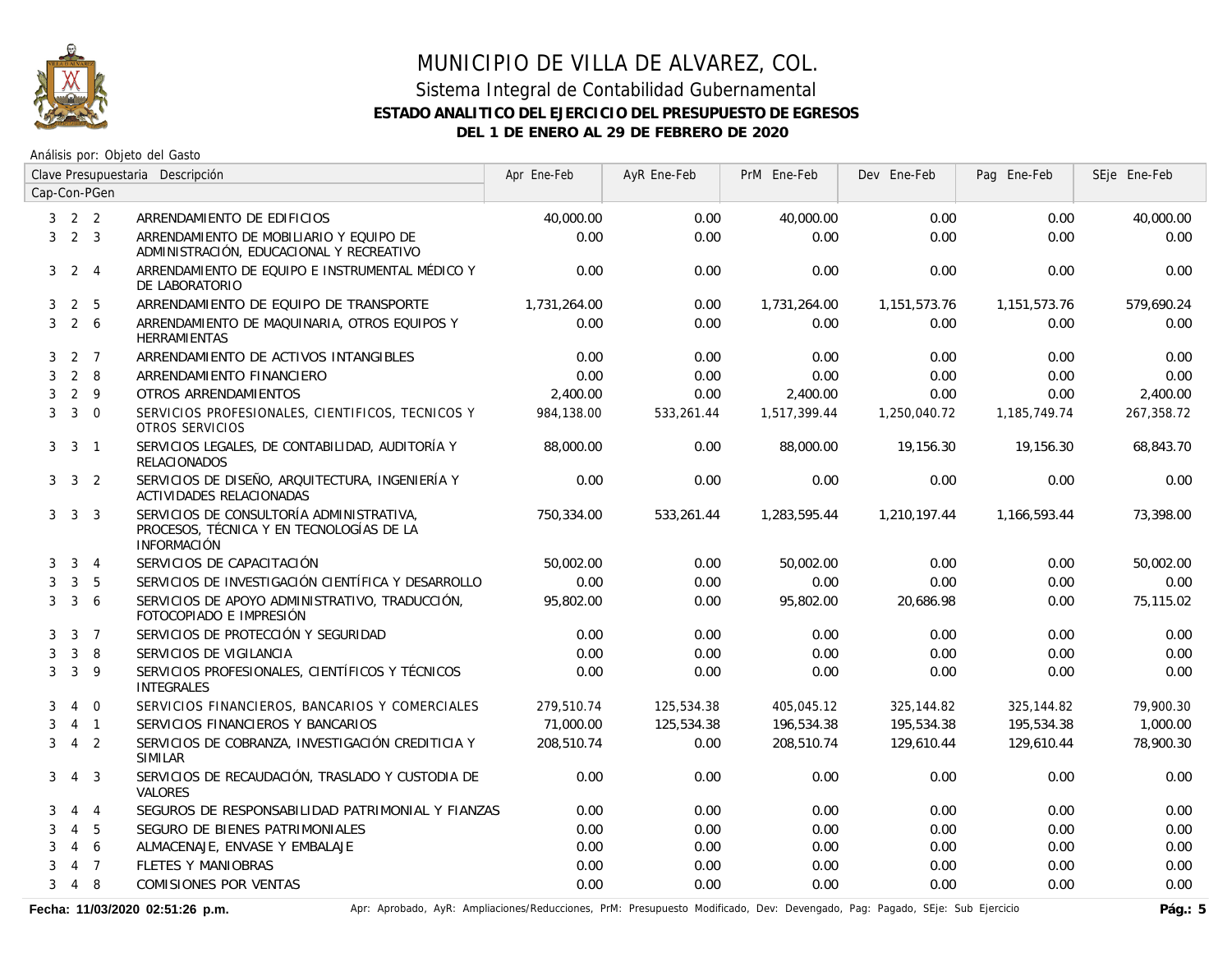

|   | Clave Presupuestaria Descripción |                |                                                                                                                          | Apr Ene-Feb  | AyR Ene-Feb | PrM Ene-Feb  | Dev Ene-Feb | Pag Ene-Feb | SEje Ene-Feb |
|---|----------------------------------|----------------|--------------------------------------------------------------------------------------------------------------------------|--------------|-------------|--------------|-------------|-------------|--------------|
|   |                                  | Cap-Con-PGen   |                                                                                                                          |              |             |              |             |             |              |
|   | $3 \t4 \t9$                      |                | SERVICIOS FINANCIEROS, BANCARIOS Y COMERCIALES<br><b>INTEGRALES</b>                                                      | 0.00         | 0.00        | 0.00         | 0.00        | 0.00        | 0.00         |
|   | $3\quad 5$                       | $\overline{0}$ | SERVICIOS DE INSTALACION, REPARACION,<br>MANTENIMIENTO Y CONSERVACION                                                    | 1,131,600.00 | 9,578.82    | 1,141,178.82 | 45,241.94   | 0.00        | 1,095,936.88 |
| 3 | 5 <sub>1</sub>                   |                | CONSERVACIÓN Y MANTENIMIENTO MENOR DE INMUEBLES                                                                          | 14,600.00    | 0.00        | 14,600.00    | 0.00        | 0.00        | 14,600.00    |
|   | $3\quad 5\quad 2$                |                | INSTALACIÓN, REPARACIÓN Y MANTENIMIENTO DE<br>MOBILIARIO Y EQUIPO DE ADMINISTRACIÓN,<br>EDUCACIONAL Y RECREATIVO         | 700.00       | 0.00        | 700.00       | 0.00        | 0.00        | 700.00       |
|   | $3\quad 5\quad 3$                |                | INSTALACIÓN, REPARACIÓN Y MANTENIMIENTO DE<br>EQUIPO DE CÓMPUTO Y TECNOLOGÍA DE LA INFORMACIÓN                           | 2,540.00     | 156.00      | 2.696.00     | 696.00      | 0.00        | 2,000.00     |
|   | 3 <sub>5</sub>                   | $\overline{4}$ | INSTALACIÓN, REPARACIÓN Y MANTENIMIENTO DE<br>EQUIPO E INSTRUMENTAL MÉDICO Y DE LABORATORIO                              | 0.00         | 0.00        | 0.00         | 0.00        | 0.00        | 0.00         |
|   | $3\quad 5\quad 5$                |                | REPARACIÓN Y MANTENIMIENTO DE EQUIPO DE<br>TRANSPORTE                                                                    | 102,600.00   | 9,422.82    | 112,022.82   | 44,545.94   | 0.00        | 67,476.88    |
| 3 | 5                                | 6              | REPARACIÓN Y MANTENIMIENTO DE EQUIPO DE DEFENSA<br>Y SEGURIDAD                                                           | 0.00         | 0.00        | 0.00         | 0.00        | 0.00        | 0.00         |
|   | $3\quad 5\quad 7$                |                | INSTALACIÓN, REPARACIÓN Y MANTENIMIENTO DE<br>MAQUINARIA, OTROS EQUIPOS Y HERRAMIENTA                                    | 6.160.00     | 0.00        | 6,160.00     | 0.00        | 0.00        | 6,160.00     |
| 3 | 5                                | 8              | SERVICIOS DE LIMPIEZA Y MANEJO DE DESECHOS                                                                               | 1,000,000.00 | 0.00        | 1,000,000.00 | 0.00        | 0.00        | 1,000,000.00 |
| 3 | 5                                | 9              | SERVICIOS DE JARDINERÍA Y FUMIGACIÓN                                                                                     | 5,000.00     | 0.00        | 5,000.00     | 0.00        | 0.00        | 5,000.00     |
| 3 | 6                                | $\overline{0}$ | SERVICIOS DE COMUNICACION SOCIAL Y PUBLICIDAD                                                                            | 308,000.02   | 0.00        | 308,000.02   | 0.00        | 0.00        | 308,000.02   |
|   | $3\quad 6\quad 1$                |                | DIFUSIÓN POR RADIO, TELEVISIÓN Y OTROS MEDIOS DE<br>MENSAJES SOBRE PROGRAMAS Y ACTIVIDADES<br><b>GUBERNAMENTALES</b>     | 184,666.68   | 0.00        | 184,666.68   | 0.00        | 0.00        | 184,666.68   |
|   | $3\quad 6\quad 2$                |                | DIFUSIÓN POR RADIO, TELEVISIÓN Y OTROS MEDIOS DE<br>MENSAJES COMERCIALES PARA PROMOVER LA VENTA DE<br>BIENES O SERVICIOS | 0.00         | 0.00        | 0.00         | 0.00        | 0.00        | 0.00         |
| 3 | 6                                | $\overline{3}$ | SERVICIOS DE CREATIVIDAD, PREPRODUCCIÓN Y<br>PRODUCCIÓN DE PUBLICIDAD, EXCEPTO INTERNET                                  | 0.00         | 0.00        | 0.00         | 0.00        | 0.00        | 0.00         |
| 3 | 6 <sub>4</sub>                   |                | SERVICIOS DE REVELADO DE FOTOGRAFÍAS                                                                                     | 0.00         | 0.00        | 0.00         | 0.00        | 0.00        | 0.00         |
| 3 | 6                                | 5              | SERVICIOS DE LA INDUSTRIA FÍLMICA, DEL SONIDO Y DEL<br><b>VIDEO</b>                                                      | 0.00         | 0.00        | 0.00         | 0.00        | 0.00        | 0.00         |
| 3 | 6                                | 6              | SERVICIO DE CREACIÓN Y DIFUSIÓN DE CONTENIDO<br>EXCLUSIVAMENTE A TRAVÉS DE INTERNET                                      | 123,333.34   | 0.00        | 123,333.34   | 0.00        | 0.00        | 123,333.34   |
| 3 | 6                                | 9              | OTROS SERVICIOS DE INFORMACIÓN                                                                                           | 0.00         | 0.00        | 0.00         | 0.00        | 0.00        | 0.00         |
| 3 | 7 0                              |                | SERVICIOS DE TRASLADO Y VIATICOS                                                                                         | 6,412.00     | 54,510.00   | 60,922.00    | 58,121.11   | 58,121.11   | 2,800.89     |
|   | $3 \quad 7 \quad 1$              |                | PASAJES AÉREOS                                                                                                           | 2,004.00     | 50,386.00   | 52,390.00    | 51,997.11   | 51,997.11   | 392.89       |
|   | $3 \quad 7 \quad 2$              |                | PASAJES TERRESTRES                                                                                                       | 842.00       | 0.00        | 842.00       | 0.00        | 0.00        | 842.00       |
|   | $3 \quad 7 \quad 3$              |                | PASAJES MARÍTIMOS, LACUSTRES Y FLUVIALES                                                                                 | 0.00         | 0.00        | 0.00         | 0.00        | 0.00        | 0.00         |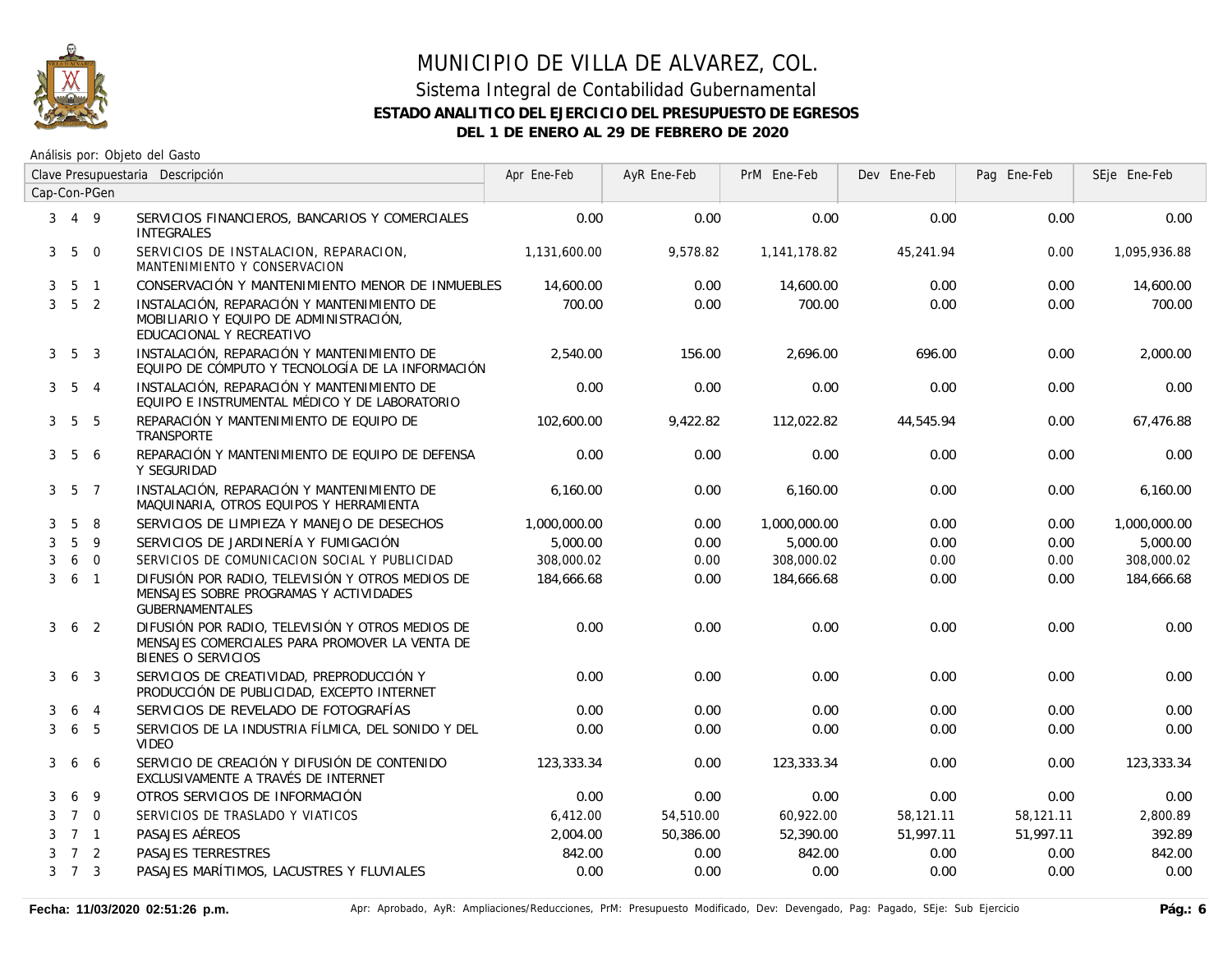

Análisis por: Objeto del Gasto

|                     | Clave Presupuestaria Descripción |                |                                                                                                  | Apr Ene-Feb  | AyR Ene-Feb   | PrM Ene-Feb   | Dev Ene-Feb   | Pag Ene-Feb   | SEje Ene-Feb  |
|---------------------|----------------------------------|----------------|--------------------------------------------------------------------------------------------------|--------------|---------------|---------------|---------------|---------------|---------------|
| Cap-Con-PGen        |                                  |                |                                                                                                  |              |               |               |               |               |               |
| $3 \quad 7 \quad 4$ |                                  |                | AUTOTRANSPORTE                                                                                   | 0.00         | 0.00          | 0.00          | 0.00          | 0.00          | 0.00          |
| 3                   | 7 5                              |                | VIÁTICOS EN EL PAÍS                                                                              | 2,966.00     | 3,348.00      | 6,314.00      | 4,848.00      | 4,848.00      | 1,466.00      |
| 3                   | $7^{\circ}$                      | 6              | VIÁTICOS EN EL EXTRANJERO                                                                        | 0.00         | 0.00          | 0.00          | 0.00          | 0.00          | 0.00          |
| 3                   | 7 <sub>7</sub>                   |                | GASTOS DE INSTALACIÓN Y TRASLADO DE MENAJE                                                       | 0.00         | 0.00          | 0.00          | 0.00          | 0.00          | 0.00          |
| 3                   | 7 8                              |                | SERVICIOS INTEGRALES DE TRASLADO Y VIÁTICOS                                                      | 0.00         | 0.00          | 0.00          | 0.00          | 0.00          | 0.00          |
| 3                   | $\overline{7}$                   | 9              | OTROS SERVICIOS DE TRASLADO Y HOSPEDAJE                                                          | 600.00       | 776.00        | 1,376.00      | 1,276.00      | 1,276.00      | 100.00        |
| 3                   | 8                                | $\mathbf{0}$   | SERVICIOS OFICIALES                                                                              | 55,266.66    | 0.00          | 55,266.66     | 16,762.00     | 0.00          | 38,504.66     |
| 3                   | 8                                | $\overline{1}$ | <b>GASTOS DE CEREMONIAL</b>                                                                      | 0.00         | 0.00          | 0.00          | 0.00          | 0.00          | 0.00          |
| 3                   | 8                                | $\overline{2}$ | GASTOS DE ORDEN SOCIAL Y CULTURAL                                                                | 52,266.66    | 0.00          | 52,266.66     | 16,762.00     | 0.00          | 35,504.66     |
| 3                   | 8                                | $\overline{3}$ | CONGRESOS Y CONVENCIONES                                                                         | 0.00         | 0.00          | 0.00          | 0.00          | 0.00          | 0.00          |
| 3                   | 8                                | $\overline{4}$ | <b>EXPOSICIONES</b>                                                                              | 3,000.00     | 0.00          | 3,000.00      | 0.00          | 0.00          | 3,000.00      |
| 3                   | 8                                | 5              | <b>GASTOS DE REPRESENTACIÓN</b>                                                                  | 0.00         | 0.00          | 0.00          | 0.00          | 0.00          | 0.00          |
| 3                   | 9                                | $\mathbf{0}$   | OTROS SERVICIOS GENERALES                                                                        | 1,285,293.32 | 2,297,587.17  | 3,582,880.49  | 3,725,534.32  | 2,841,630.48  | $-142,653.83$ |
| 3                   | 9                                | $\overline{1}$ | SERVICIOS FUNERARIOS Y DE CEMENTERIOS                                                            | 0.00         | 0.00          | 0.00          | 0.00          | 0.00          | 0.00          |
| 3                   | 9                                | $\overline{2}$ | <b>IMPUESTOS Y DERECHOS</b>                                                                      | 24,560.00    | 127.86        | 24,687.86     | 7,415.86      | 7,415.86      | 17,272.00     |
| 3                   | 9                                | $\overline{3}$ | IMPUESTOS Y DERECHOS DE IMPORTACIÓN                                                              | 0.00         | 0.00          | 0.00          | 0.00          | 0.00          | 0.00          |
| 3                   | 9                                | $\overline{4}$ | SENTENCIAS Y RESOLUCIONES POR AUTORIDAD<br><b>COMPETENTE</b>                                     | 310,000.00   | 1,031,326.29  | 1,341,326.29  | 1,281,326.29  | 1,281,326.29  | 60,000.00     |
| 3                   | 9                                | -5             | PENAS, MULTAS, ACCESORIOS Y ACTUALIZACIONES                                                      | 255,833.32   | 1,437,530.01  | 1,693,363.33  | 1,552,888.33  | 1,552,888.33  | 140,475.00    |
| 3                   | 9                                | 6              | OTROS GASTOS POR RESPONSABILIDADES                                                               | 0.00         | 0.00          | 0.00          | 0.00          | 0.00          | 0.00          |
| 3                   | 9 7                              |                | <b>UTILIDADES</b>                                                                                | 0.00         | 0.00          | 0.00          | 0.00          | 0.00          | 0.00          |
| 3                   | 9                                | -8             | IMPUESTO SOBRE NOMINAS Y OTROS QUE SE DERIVEN DE<br>UNA RELACION LABORAL                         | 688,000.00   | $-167,510.99$ | 520,489.01    | 883,903.84    | 0.00          | $-363,414.83$ |
| 3                   | 9                                | 9              | OTROS SERVICIOS GENERALES                                                                        | 6,900.00     | $-3,886.00$   | 3,014.00      | 0.00          | 0.00          | 3.014.00      |
| $\overline{4}$      | $0\quad 0$                       |                | TRANSFERENCIAS, ASIGNACIONES, SUBSIDIOS Y<br>OTRAS AYUDAS                                        | 9.291.002.66 | 2,085,276.28  | 11,376,278.94 | 10,649,795.92 | 10,562,481.68 | 726,483.02    |
| 4 1                 |                                  | $\overline{0}$ | TRANSFERENCIAS INTERNAS Y ASIGNACIONES AL SECTOR<br>PÚBLICO                                      | 3,141,666.66 | 772,769.36    | 3,914,436.02  | 3,785,188.07  | 3,785,188.07  | 129,247.95    |
| 4 1 1               |                                  |                | ASIGNACIONES PRESUPUESTARIAS AL PODER EJECUTIVO                                                  | 0.00         | 0.00          | 0.00          | 0.00          | 0.00          | 0.00          |
|                     | $1\quad 2$                       |                | ASIGNACIONES PRESUPUESTARIAS AL PODER LEGISLATIVO                                                | 0.00         | 0.00          | 0.00          | 0.00          | 0.00          | 0.00          |
|                     | 1 <sup>3</sup>                   |                | ASIGNACIONES PRESUPUESTARIAS AL PODER JUDICIAL                                                   | 0.00         | 0.00          | 0.00          | 0.00          | 0.00          | 0.00          |
| 4 1                 |                                  | $\overline{4}$ | ASIGNACIONES PRESUPUESTARIAS A ÓRGANOS<br><b>AUTÓNOMOS</b>                                       | 3,141,666.66 | 772,769.36    | 3,914,436.02  | 3,785,188.07  | 3,785,188.07  | 129,247.95    |
| 4 1 5               |                                  |                | TRANSFERENCIAS INTERNAS OTORGADAS A ENTIDADES<br>PARAESTATALES NO EMPRESARIALES Y NO FINANCIERAS | 0.00         | 0.00          | 0.00          | 0.00          | 0.00          | 0.00          |
| 4 1 6               |                                  |                | TRANSFERENCIAS INTERNAS OTORGADAS A ENTIDADES<br>PARAESTATALES EMPRESARIALES Y NO FINANCIERAS    | 0.00         | 0.00          | 0.00          | 0.00          | 0.00          | 0.00          |
| 4 1 7               |                                  |                | TRANSFERENCIAS INTERNAS OTORGADAS A                                                              | 0.00         | 0.00          | 0.00          | 0.00          | 0.00          | 0.00          |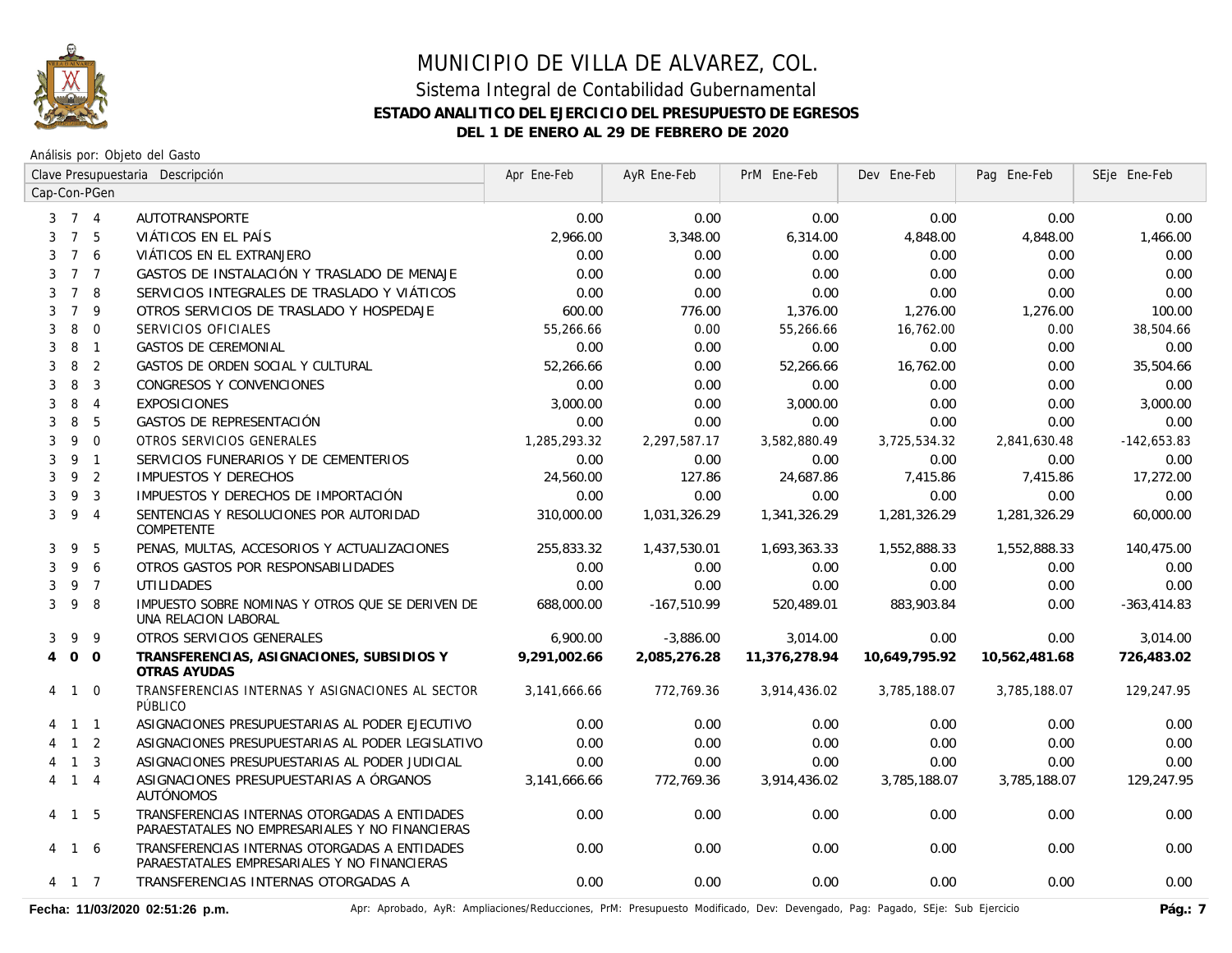

Análisis por: Objeto del Gasto

|   | Clave Presupuestaria Descripción |                |                                                                                         | Apr Ene-Feb | AyR Ene-Feb | PrM Ene-Feb | Dev Ene-Feb | Pag Ene-Feb | SEje Ene-Feb |
|---|----------------------------------|----------------|-----------------------------------------------------------------------------------------|-------------|-------------|-------------|-------------|-------------|--------------|
|   |                                  | Cap-Con-PGen   |                                                                                         |             |             |             |             |             |              |
|   |                                  |                | FIDEICOMISOS PÚBLICOS EMPRESARIALES Y NO<br><b>FINANCIEROS</b>                          |             |             |             |             |             |              |
|   | 4 1 8                            |                | TRANSFERENCIAS INTERNAS OTORGADAS A<br>INSTITUCIONES PARAESTATALES PÚBLICAS FINANCIERAS | 0.00        | 0.00        | 0.00        | 0.00        | 0.00        | 0.00         |
|   | 4 1 9                            |                | TRANSFERENCIAS INTERNAS OTORGADAS A<br>FIDEICOMISOS PÚBLICOS FINANCIEROS                | 0.00        | 0.00        | 0.00        | 0.00        | 0.00        | 0.00         |
| 4 |                                  | $2 \quad 0$    | TRANSFERENCIAS AL RESTO DEL SECTOR PUBLICO                                              | 0.00        | 0.00        | 0.00        | 0.00        | 0.00        | 0.00         |
| 4 | $2 \quad 1$                      |                | TRANSFERENCIAS OTORGADAS A ENTIDADES<br>PARAESTATALES NO EMPRESARIALES Y NO FINANCIERAS | 0.00        | 0.00        | 0.00        | 0.00        | 0.00        | 0.00         |
| 4 |                                  | 2 2            | TRANSFERENCIAS OTORGADAS PARA ENTIDADES<br>PARAESTATALES EMPRESARIALES Y NO FINANCIERAS | 0.00        | 0.00        | 0.00        | 0.00        | 0.00        | 0.00         |
| 4 |                                  | 2 3            | TRANSFERENCIAS OTORGADAS PARA INSTITUCIONES<br>PARAESTATALES PÚBLICAS FINANCIERAS       | 0.00        | 0.00        | 0.00        | 0.00        | 0.00        | 0.00         |
| 4 | 2 4                              |                | TRANSFERENCIAS OTORGADAS A ENTIDADES<br>FEDERATIVAS Y MUNICIPIOS                        | 0.00        | 0.00        | 0.00        | 0.00        | 0.00        | 0.00         |
| 4 |                                  | 2 5            | TRANSFERENCIAS A FIDEICOMISOS DE ENTIDADES<br>FEDERATIVAS Y MUNICIPIOS                  | 0.00        | 0.00        | 0.00        | 0.00        | 0.00        | 0.00         |
| 4 | 3                                | $\overline{0}$ | SUBSIDIOS Y SUBVENCIONES                                                                | 0.00        | 0.00        | 0.00        | 0.00        | 0.00        | 0.00         |
| 4 |                                  | $3 \quad 1$    | SUBSIDIOS A LA PRODUCCIÓN                                                               | 0.00        | 0.00        | 0.00        | 0.00        | 0.00        | 0.00         |
| 4 | 3                                | 2              | SUBSIDIOS A LA DISTRIBUCIÓN                                                             | 0.00        | 0.00        | 0.00        | 0.00        | 0.00        | 0.00         |
|   | 3                                | $\overline{3}$ | SUBSIDIOS A LA INVERSIÓN                                                                | 0.00        | 0.00        | 0.00        | 0.00        | 0.00        | 0.00         |
|   | 3                                | $\overline{4}$ | SUBSIDIOS A LA PRESTACIÓN DE SERVICIOS PÚBLICOS                                         | 0.00        | 0.00        | 0.00        | 0.00        | 0.00        | 0.00         |
| 4 | $\mathbf{3}$                     | 5              | SUBSIDIOS PARA CUBRIR DIFERENCIALES DE TASAS DE<br><b>INTERÉS</b>                       | 0.00        | 0.00        | 0.00        | 0.00        | 0.00        | 0.00         |
| 4 | 3                                | 6              | SUBSIDIOS A LA VIVIENDA                                                                 | 0.00        | 0.00        | 0.00        | 0.00        | 0.00        | 0.00         |
| 4 | 3                                | $\overline{7}$ | SUBVENCIONES AL CONSUMO                                                                 | 0.00        | 0.00        | 0.00        | 0.00        | 0.00        | 0.00         |
|   | 3                                | 8              | SUBSIDIOS A ENTIDADES FEDERATIVAS Y MUNICIPIOS                                          | 0.00        | 0.00        | 0.00        | 0.00        | 0.00        | 0.00         |
|   | 3                                | -9             | OTROS SUBSIDIOS                                                                         | 0.00        | 0.00        | 0.00        | 0.00        | 0.00        | 0.00         |
|   | $\overline{4}$                   | $\Omega$       | <b>AYUDAS SOCIALES</b>                                                                  | 79,002.00   | 37,166.66   | 116,168.66  | 76,499.00   | 64,666.00   | 39,669.66    |
| 4 | 4                                | $\sqrt{1}$     | AYUDAS SOCIALES A PERSONAS                                                              | 55,000.00   | 500.00      | 55,500.00   | 20,500.00   | 15,000.00   | 35,000.00    |
| 4 |                                  | 4 <sub>2</sub> | BECAS Y OTRAS AYUDAS PARA PROGRAMAS DE<br>CAPACITACIÓN                                  | 2.00        | 0.00        | 2.00        | 0.00        | 0.00        | 2.00         |
|   | 4                                | $\overline{3}$ | AYUDAS SOCIALES A INSTITUCIONES DE ENSEÑANZA                                            | 0.00        | 0.00        | 0.00        | 0.00        | 0.00        | 0.00         |
| 4 |                                  | 4 4            | AYUDAS SOCIALES A ACTIVIDADES CIENTÍFICAS O<br>ACADÉMICAS                               | 0.00        | 0.00        | 0.00        | 0.00        | 0.00        | 0.00         |
|   | 4                                | 5              | AYUDAS SOCIALES A INSTITUCIONES SIN FINES DE LUCRO                                      | 24,000.00   | 36,666.66   | 60,666.66   | 55,999.00   | 49,666.00   | 4,667.66     |
|   | $\overline{4}$                   | 6              | AYUDAS SOCIALES A COOPERATIVAS                                                          | 0.00        | 0.00        | 0.00        | 0.00        | 0.00        | 0.00         |
|   |                                  | 4 <sub>7</sub> | AYUDAS SOCIALES A ENTIDADES DE INTERÉS PÚBLICO                                          | 0.00        | 0.00        | 0.00        | 0.00        | 0.00        | 0.00         |
| 4 |                                  | 4 8            | AYUDAS POR DESASTRES NATURALES Y OTROS                                                  | 0.00        | 0.00        | 0.00        | 0.00        | 0.00        | 0.00         |

Fecha: 11/03/2020 02:51:26 p.m. **Aprichationes/Reducciones, PrM: Presupuesto Modificado**, Dev: Devengado, Pag: Pagado, SEje: Sub Ejercicio Pág.: 8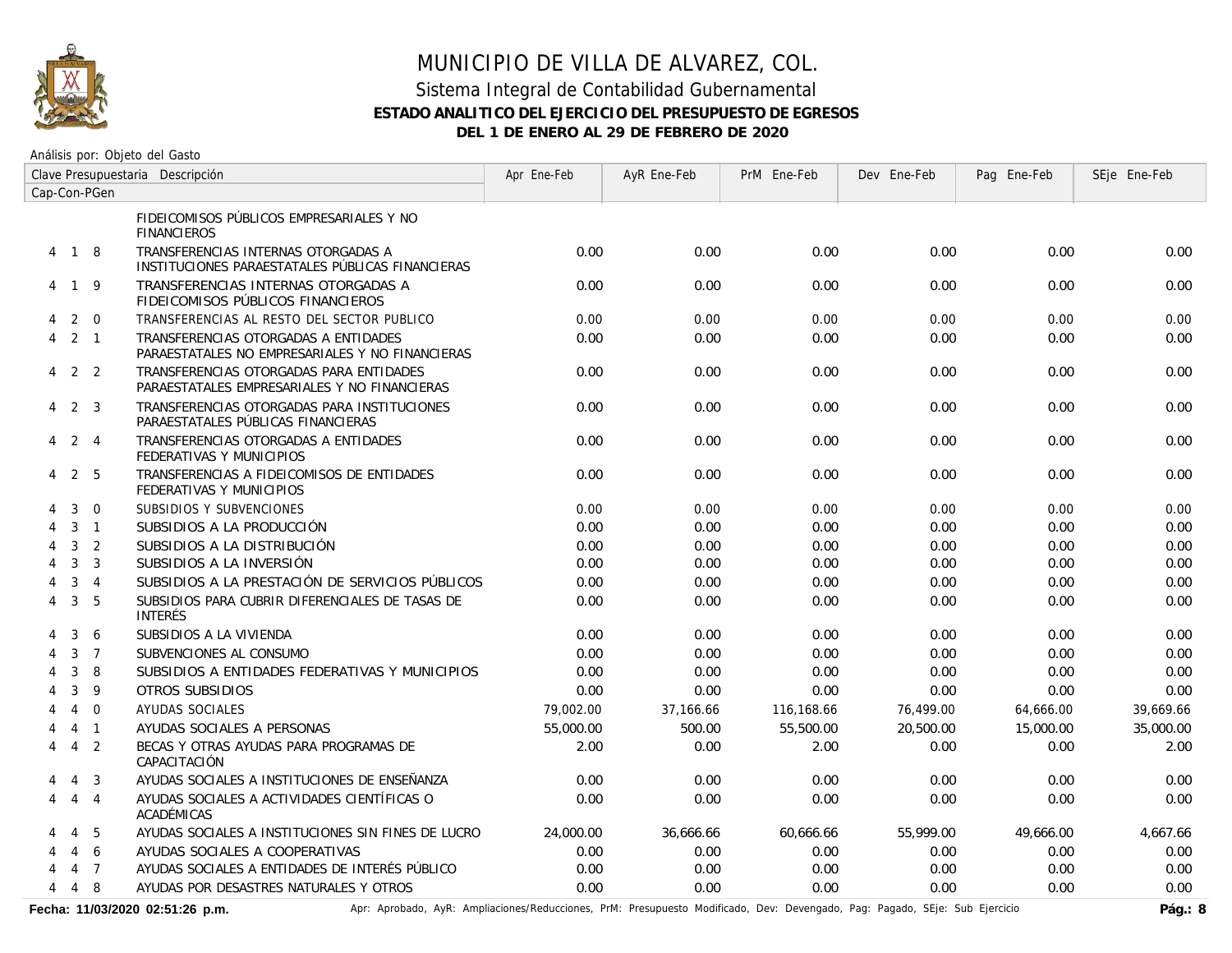

Análisis por: Objeto del Gasto

|                     | Clave Presupuestaria Descripción |  |                                                                                                                  | Apr Ene-Feb  | AyR Ene-Feb  | PrM Ene-Feb  | Dev Ene-Feb  | Pag Ene-Feb  | SEje Ene-Feb |
|---------------------|----------------------------------|--|------------------------------------------------------------------------------------------------------------------|--------------|--------------|--------------|--------------|--------------|--------------|
| Cap-Con-PGen        |                                  |  |                                                                                                                  |              |              |              |              |              |              |
|                     |                                  |  | <b>SINIESTROS</b>                                                                                                |              |              |              |              |              |              |
| 5<br>4              | $\overline{0}$                   |  | PENSIONES Y JUBILACIONES                                                                                         | 6,070,334.00 | 1,275,340.26 | 7,345,674.26 | 6,788,108.85 | 6,712,627.61 | 557,565.41   |
| 5<br>4              | $\overline{1}$                   |  | <b>PENSIONES</b>                                                                                                 | 231,732.50   | 54,344.57    | 286,077.07   | 286,077.07   | 286,077.07   | 0.00         |
| 5<br>4              | 2                                |  | <b>JUBILACIONES</b>                                                                                              | 5,838,601.50 | 1,220,995.69 | 7,059,597.19 | 6,502,031.78 | 6,426,550.54 | 557,565.41   |
| 5                   | 9                                |  | OTRAS PENSIONES Y JUBILACIONES                                                                                   | 0.00         | 0.00         | 0.00         | 0.00         | 0.00         | 0.00         |
| 6<br>4              | $\Omega$                         |  | TRANSFERENCIAS A FIDEICOMISOS, MANDATOS Y OTROS<br>ANALOGOS                                                      | 0.00         | 0.00         | 0.00         | 0.00         | 0.00         | 0.00         |
| 6<br>4              | $\overline{1}$                   |  | TRANSFERENCIAS A FIDEICOMISOS DEL PODER EJECUTIVO                                                                | 0.00         | 0.00         | 0.00         | 0.00         | 0.00         | 0.00         |
| 4                   | 6 <sub>2</sub>                   |  | TRANSFERENCIAS A FIDEICOMISOS DEL PODER<br>LEGISLATIVO                                                           | 0.00         | 0.00         | 0.00         | 0.00         | 0.00         | 0.00         |
| 6<br>4              | $\mathbf{3}$                     |  | TRANSFERENCIAS A FIDEICOMISOS DEL PODER JUDICIAL                                                                 | 0.00         | 0.00         | 0.00         | 0.00         | 0.00         | 0.00         |
| 4                   | 6 4                              |  | TRANSFERENCIAS A FIDEICOMISOS PÚBLICOS DE<br>ENTIDADES PARAESTATALES NO EMPRESARIALES Y NO<br><b>FINANCIERAS</b> | 0.00         | 0.00         | 0.00         | 0.00         | 0.00         | 0.00         |
| 4                   | 6 5                              |  | TRANSFERENCIAS A FIDEICOMISOS PÚBLICOS DE<br>ENTIDADES PARAESTATALES EMPRESARIALES Y NO<br><b>FINANCIERAS</b>    | 0.00         | 0.00         | 0.00         | 0.00         | 0.00         | 0.00         |
|                     | 6<br>6                           |  | TRANSFERENCIAS A FIDEICOMISOS DE INSTITUCIONES<br>PÚBLICAS FINANCIERAS                                           | 0.00         | 0.00         | 0.00         | 0.00         | 0.00         | 0.00         |
| 6                   | 9                                |  | OTRAS TRANSFERENCIAS A FIDEICOMISOS                                                                              | 0.00         | 0.00         | 0.00         | 0.00         | 0.00         | 0.00         |
|                     | $7\quad$ 0                       |  | TRANSFERENCIAS A LA SEGURIDAD SOCIAL                                                                             | 0.00         | 0.00         | 0.00         | 0.00         | 0.00         | 0.00         |
|                     | $7 \quad 1$                      |  | TRANSFERENCIAS POR OBLIGACIÓN DE LEY                                                                             | 0.00         | 0.00         | 0.00         | 0.00         | 0.00         | 0.00         |
| 8                   | $\overline{0}$                   |  | <b>DONATIVOS</b>                                                                                                 | 0.00         | 0.00         | 0.00         | 0.00         | 0.00         | 0.00         |
| 8<br>4              | $\overline{1}$                   |  | DONATIVOS A INSTITUCIONES SIN FINES DE LUCRO                                                                     | 0.00         | 0.00         | 0.00         | 0.00         | 0.00         | 0.00         |
| 8<br>4              | 2                                |  | DONATIVOS A ENTIDADES FEDERATIVAS                                                                                | 0.00         | 0.00         | 0.00         | 0.00         | 0.00         | 0.00         |
| 8<br>4              | 3                                |  | DONATIVOS A FIDEICOMISOS PRIVADOS                                                                                | 0.00         | 0.00         | 0.00         | 0.00         | 0.00         | 0.00         |
| 8                   | $\overline{4}$                   |  | DONATIVOS A FIDEICOMISOS ESTATALES                                                                               | 0.00         | 0.00         | 0.00         | 0.00         | 0.00         | 0.00         |
| 8                   | 5                                |  | DONATIVOS INTERNACIONALES                                                                                        | 0.00         | 0.00         | 0.00         | 0.00         | 0.00         | 0.00         |
| 9                   | $\Omega$                         |  | TRANSFERENCIAS AL EXTERIOR                                                                                       | 0.00         | 0.00         | 0.00         | 0.00         | 0.00         | 0.00         |
| 9<br>4              | $\overline{1}$                   |  | TRANSFERENCIAS PARA GOBIERNOS EXTRANJEROS                                                                        | 0.00         | 0.00         | 0.00         | 0.00         | 0.00         | 0.00         |
| 9<br>4              | 2                                |  | TRANSFERENCIAS PARA ORGANISMOS INTERNACIONALES                                                                   | 0.00         | 0.00         | 0.00         | 0.00         | 0.00         | 0.00         |
| 9<br>4              | $\mathbf{3}$                     |  | TRANSFERENCIAS PARA EL SECTOR PRIVADO EXTERNO                                                                    | 0.00         | 0.00         | 0.00         | 0.00         | 0.00         | 0.00         |
| 5                   | $0\quad 0$                       |  | BIENES MUEBLES, INMUEBLES E INTANGIBLES                                                                          | 65,333.36    | 1,000,000.00 | 1,065,333.36 | 1,000,000.00 | 1,000,000.00 | 65,333.36    |
| $\overline{1}$<br>5 | $\Omega$                         |  | MOBILIARIO Y EQUIPO DE ADMINISTRACION                                                                            | 33,333.36    | 0.00         | 33,333.36    | 0.00         | 0.00         | 33,333.36    |
| 5                   | $1 \quad 1$                      |  | MUEBLES DE OFICINA Y ESTANTERÍA                                                                                  | 25,000.02    | 0.00         | 25,000.02    | 0.00         | 0.00         | 25,000.02    |
| 5                   | $1\quad 2$                       |  | MUEBLES, EXCEPTO DE OFICINA Y ESTANTERÍA                                                                         | 0.00         | 0.00         | 0.00         | 0.00         | 0.00         | 0.00         |
| 5<br>$\mathbf{1}$   | $\overline{3}$                   |  | BIENES ARTÍSTICOS, CULTURALES Y CIENTÍFICOS                                                                      | 0.00         | 0.00         | 0.00         | 0.00         | 0.00         | 0.00         |
| 5                   | $1 \quad 4$                      |  | <b>OBJETOS DE VALOR</b>                                                                                          | 0.00         | 0.00         | 0.00         | 0.00         | 0.00         | 0.00         |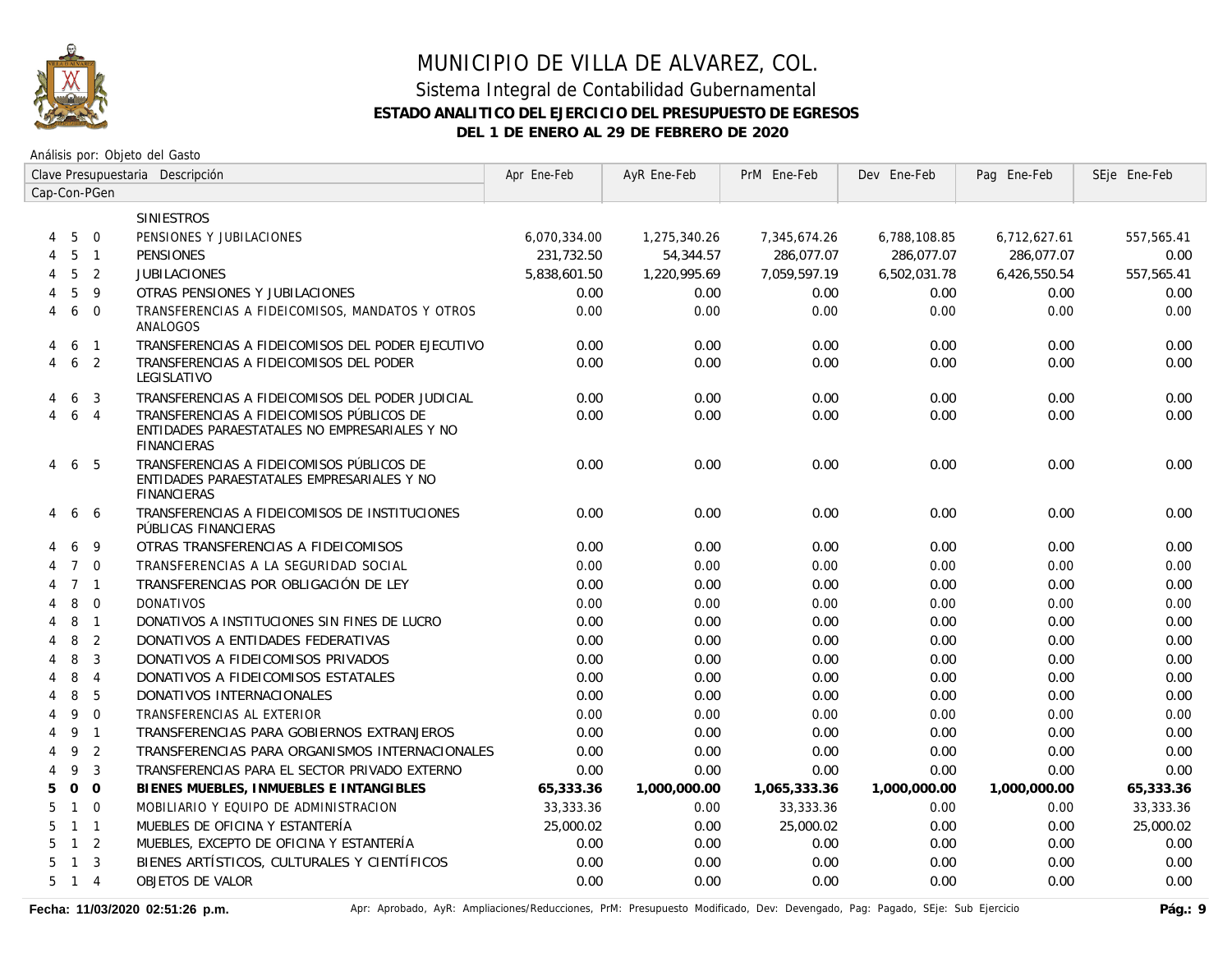

|                     | Clave Presupuestaria Descripción |                |                                                                                          | Apr Ene-Feb | AyR Ene-Feb | PrM Ene-Feb | Dev Ene-Feb | Pag Ene-Feb | SEje Ene-Feb |
|---------------------|----------------------------------|----------------|------------------------------------------------------------------------------------------|-------------|-------------|-------------|-------------|-------------|--------------|
| Cap-Con-PGen        |                                  |                |                                                                                          |             |             |             |             |             |              |
| $5 \quad 1 \quad 5$ |                                  |                | EQUIPO DE CÓMPUTO Y DE TECNOLOGÍAS DE LA<br>INFORMACIÓN                                  | 8,333.34    | 0.00        | 8,333.34    | 0.00        | 0.00        | 8,333.34     |
| 5                   | $\overline{1}$                   | 9              | OTROS MOBILIARIOS Y EQUIPOS DE ADMINISTRACIÓN                                            | 0.00        | 0.00        | 0.00        | 0.00        | 0.00        | 0.00         |
| 5                   | 2                                | $\mathbf 0$    | MOBILIARIO Y EQUIPO EDUCACIONAL Y RECREATIVO                                             | 0.00        | 0.00        | 0.00        | 0.00        | 0.00        | 0.00         |
| 5                   | $2 \quad 1$                      |                | EQUIPOS Y APARATOS AUDIOVISUALES                                                         | 0.00        | 0.00        | 0.00        | 0.00        | 0.00        | 0.00         |
| 5                   | 2                                | 2              | APARATOS DEPORTIVOS                                                                      | 0.00        | 0.00        | 0.00        | 0.00        | 0.00        | 0.00         |
| 5                   | 2                                | 3              | CÁMARAS FOTOGRÁFICAS Y DE VIDEO                                                          | 0.00        | 0.00        | 0.00        | 0.00        | 0.00        | 0.00         |
| 5                   | 2                                | 9              | OTRO MOBILIARIO Y EQUIPO EDUCACIONAL Y<br>RECREATIVO                                     | 0.00        | 0.00        | 0.00        | 0.00        | 0.00        | 0.00         |
| 5                   | 3                                | $\mathbf 0$    | EQUIPO E INSTRUMENTAL MEDICO Y DE LABORATORIO                                            | 0.00        | 0.00        | 0.00        | 0.00        | 0.00        | 0.00         |
| 5                   | 3                                | $\mathbf{1}$   | EQUIPO MÉDICO Y DE LABORATORIO                                                           | 0.00        | 0.00        | 0.00        | 0.00        | 0.00        | 0.00         |
| 5                   | 3                                | $\overline{2}$ | INSTRUMENTAL MÉDICO Y DE LABORATORIO                                                     | 0.00        | 0.00        | 0.00        | 0.00        | 0.00        | 0.00         |
| 5                   | $\overline{4}$                   | $\Omega$       | VEHICULOS Y EQUIPO DE TRANSPORTE                                                         | 0.00        | 0.00        | 0.00        | 0.00        | 0.00        | 0.00         |
| 5                   | $\overline{4}$                   | $\overline{1}$ | AUTOMOVILES Y EQUIPO TERRESTRE                                                           | 0.00        | 0.00        | 0.00        | 0.00        | 0.00        | 0.00         |
| 5                   | 4                                | 2              | CARROCERÍAS Y REMOLQUES                                                                  | 0.00        | 0.00        | 0.00        | 0.00        | 0.00        | 0.00         |
| 5                   | 4                                | 3              | EQUIPO AEROESPACIAL                                                                      | 0.00        | 0.00        | 0.00        | 0.00        | 0.00        | 0.00         |
| 5                   | 4                                | $\overline{4}$ | EQUIPO FERROVIARIO                                                                       | 0.00        | 0.00        | 0.00        | 0.00        | 0.00        | 0.00         |
| 5                   | 4                                | 5              | <b>EMBARCACIONES</b>                                                                     | 0.00        | 0.00        | 0.00        | 0.00        | 0.00        | 0.00         |
| 5                   | $\overline{4}$                   | 9              | OTROS EQUIPOS DE TRANSPORTE                                                              | 0.00        | 0.00        | 0.00        | 0.00        | 0.00        | 0.00         |
| 5                   | 5                                | $\mathbf 0$    | EQUIPO DE DEFENSA Y SEGURIDAD                                                            | 0.00        | 0.00        | 0.00        | 0.00        | 0.00        | 0.00         |
| 5                   | 5                                | $\mathbf{1}$   | EQUIPO DE DEFENSA Y SEGURIDAD                                                            | 0.00        | 0.00        | 0.00        | 0.00        | 0.00        | 0.00         |
| 5                   | 6                                | $\Omega$       | MAQUINARIA, OTROS EQUIPOS Y HERRAMIENTAS                                                 | 32,000.00   | 0.00        | 32,000.00   | 0.00        | 0.00        | 32,000.00    |
| 5                   | 6                                | $\mathbf{1}$   | MAQUINARIA Y EQUIPO AGROPECUARIO                                                         | 0.00        | 0.00        | 0.00        | 0.00        | 0.00        | 0.00         |
| 5                   | 6                                | 2              | MAQUINARIA Y EQUIPO INDUSTRIAL                                                           | 0.00        | 0.00        | 0.00        | 0.00        | 0.00        | 0.00         |
| 5                   | 6                                | 3              | MAQUINARIA Y EQUIPO DE CONSTRUCCIÓN                                                      | 0.00        | 0.00        | 0.00        | 0.00        | 0.00        | 0.00         |
| 5                   | 6                                | $\overline{4}$ | SISTEMAS DE AIRE ACONDICIONADO, CALEFACCIÓN Y DE<br>REFRIGERACIÓN INDUSTRIAL Y COMERCIAL | 0.00        | 0.00        | 0.00        | 0.00        | 0.00        | 0.00         |
| 5                   | 6                                | 5              | EQUIPO DE COMUNICACIÓN Y TELECOMUNICACIÓN                                                | 0.00        | 0.00        | 0.00        | 0.00        | 0.00        | 0.00         |
| 5                   | 6                                | 6              | EQUIPOS DE GENERACIÓN ELÉCTRICA, APARATOS Y<br>ACCESORIOS ELÉCTRICOS                     | 0.00        | 0.00        | 0.00        | 0.00        | 0.00        | 0.00         |
| 5                   | 6                                | $\overline{7}$ | HERRAMIENTAS Y MÁQUINAS-HERRAMIENTA                                                      | 32,000.00   | 0.00        | 32,000.00   | 0.00        | 0.00        | 32,000.00    |
| 5                   | 6                                | 9              | OTROS EQUIPOS                                                                            | 0.00        | 0.00        | 0.00        | 0.00        | 0.00        | 0.00         |
| 5                   | $7\overline{ }$                  | $\mathbf 0$    | <b>ACTIVOS BIOLOGICOS</b>                                                                | 0.00        | 0.00        | 0.00        | 0.00        | 0.00        | 0.00         |
| 5                   | 7 <sub>1</sub>                   |                | <b>BOVINOS</b>                                                                           | 0.00        | 0.00        | 0.00        | 0.00        | 0.00        | 0.00         |
| 5                   | $7^{\circ}$                      | 2              | <b>PORCINOS</b>                                                                          | 0.00        | 0.00        | 0.00        | 0.00        | 0.00        | 0.00         |
| 5                   | $\overline{7}$                   | 3              | <b>AVES</b>                                                                              | 0.00        | 0.00        | 0.00        | 0.00        | 0.00        | 0.00         |
| 5                   | $7\overline{ }$                  | $\overline{4}$ | <b>OVINOS Y CAPRINOS</b>                                                                 | 0.00        | 0.00        | 0.00        | 0.00        | 0.00        | 0.00         |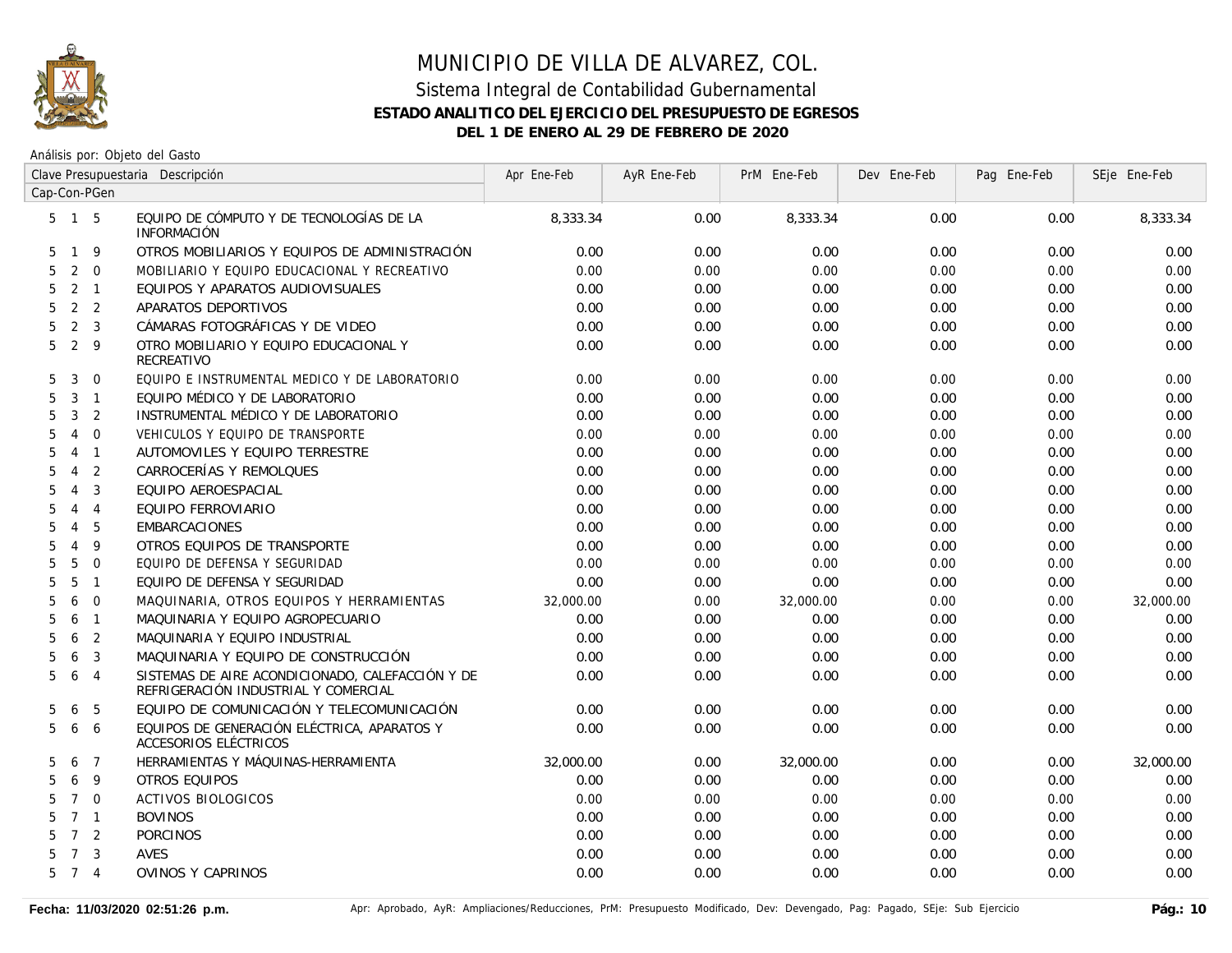

Análisis por: Objeto del Gasto

|                     | Clave Presupuestaria Descripción |                | Apr Ene-Feb                                                                                                  | AyR Ene-Feb  | PrM Ene-Feb  | Dev Ene-Feb  | Pag Ene-Feb  | SEje Ene-Feb |              |
|---------------------|----------------------------------|----------------|--------------------------------------------------------------------------------------------------------------|--------------|--------------|--------------|--------------|--------------|--------------|
| Cap-Con-PGen        |                                  |                |                                                                                                              |              |              |              |              |              |              |
| $5 \quad 7 \quad 5$ |                                  |                | PECES Y ACUICULTURA                                                                                          | 0.00         | 0.00         | 0.00         | 0.00         | 0.00         | 0.00         |
|                     |                                  | 7 6            | <b>EQUINOS</b>                                                                                               | 0.00         | 0.00         | 0.00         | 0.00         | 0.00         | 0.00         |
| 5                   |                                  | 7 7            | ESPECIES MENORES Y DE ZOOLÓGICO                                                                              | 0.00         | 0.00         | 0.00         | 0.00         | 0.00         | 0.00         |
| 5                   | $7\overline{ }$                  | 8              | ARBOLES Y PLANTAS                                                                                            | 0.00         | 0.00         | 0.00         | 0.00         | 0.00         | 0.00         |
| 5                   | $\overline{7}$                   | 9              | OTROS ACTIVOS BIOLÓGICOS                                                                                     | 0.00         | 0.00         | 0.00         | 0.00         | 0.00         | 0.00         |
| 5                   | 8                                | $\mathbf 0$    | <b>BIENES INMUEBLES</b>                                                                                      | 0.00         | 1,000,000.00 | 1,000,000.00 | 1,000,000.00 | 1,000,000.00 | 0.00         |
| 5                   | 8                                | $\mathbf{1}$   | <b>TERRENOS</b>                                                                                              | 0.00         | 0.00         | 0.00         | 0.00         | 0.00         | 0.00         |
| 5                   | 8                                | 2              | <b>VIVIENDAS</b>                                                                                             | 0.00         | 0.00         | 0.00         | 0.00         | 0.00         | 0.00         |
| 5                   | 8                                | $\mathbf{3}$   | EDIFICIOS NO RESIDENCIALES                                                                                   | 0.00         | 1,000,000.00 | 1,000,000.00 | 1,000,000.00 | 1,000,000.00 | 0.00         |
| 5                   | 8                                | 9              | <b>OTROS BIENES INMUEBLES</b>                                                                                | 0.00         | 0.00         | 0.00         | 0.00         | 0.00         | 0.00         |
| 5                   | 9                                | $\mathbf 0$    | <b>ACTIVOS INTANGIBLES</b>                                                                                   | 0.00         | 0.00         | 0.00         | 0.00         | 0.00         | 0.00         |
| 5                   | 9                                | $\mathbf{1}$   | SOFTWARE                                                                                                     | 0.00         | 0.00         | 0.00         | 0.00         | 0.00         | 0.00         |
| 5                   | 9                                | 2              | <b>PATENTES</b>                                                                                              | 0.00         | 0.00         | 0.00         | 0.00         | 0.00         | 0.00         |
| 5                   | 9                                | 3              | <b>MARCAS</b>                                                                                                | 0.00         | 0.00         | 0.00         | 0.00         | 0.00         | 0.00         |
| 5                   | 9                                | $\overline{4}$ | <b>DERECHOS</b>                                                                                              | 0.00         | 0.00         | 0.00         | 0.00         | 0.00         | 0.00         |
| 5                   | 9                                | 5              | CONCESIONES                                                                                                  | 0.00         | 0.00         | 0.00         | 0.00         | 0.00         | 0.00         |
| 5                   | 9                                | 6              | <b>FRANQUICIAS</b>                                                                                           | 0.00         | 0.00         | 0.00         | 0.00         | 0.00         | 0.00         |
| 5                   | 9                                | $\overline{7}$ | LICENCIAS INFORMÁTICAS E INTELECTUALES                                                                       | 0.00         | 0.00         | 0.00         | 0.00         | 0.00         | 0.00         |
| 5                   | 9                                | 8              | LICENCIAS INDUSTRIALES, COMERCIALES Y OTRAS                                                                  | 0.00         | 0.00         | 0.00         | 0.00         | 0.00         | 0.00         |
| 5                   | 9                                | 9              | OTROS ACTIVOS INTANGIBLES                                                                                    | 0.00         | 0.00         | 0.00         | 0.00         | 0.00         | 0.00         |
| 6                   | $\mathbf 0$                      | $\mathbf 0$    | <b>INVERSION PUBLICA</b>                                                                                     | 2,934,683.16 | 0.00         | 2,934,683.16 | 0.00         | 0.00         | 2,934,683.16 |
| 6                   | $\mathbf{1}$                     | $\Omega$       | OBRA PUBLICA EN BIENES DE DOMINIO PUBLICO                                                                    | 2,934,683.16 | 0.00         | 2,934,683.16 | 0.00         | 0.00         | 2,934,683.16 |
| 6                   | $\mathbf{1}$                     | $\overline{1}$ | EDIFICACIÓN HABITACIONAL                                                                                     | 0.00         | 0.00         | 0.00         | 0.00         | 0.00         | 0.00         |
| 6                   |                                  | $1\quad 2$     | EDIFICACIÓN NO HABITACIONAL                                                                                  | 0.00         | 0.00         | 0.00         | 0.00         | 0.00         | 0.00         |
| 6                   | 1 <sup>3</sup>                   |                | CONSTRUCCIÓN DE OBRAS PARA EL ABASTECIMIENTO DE<br>AGUA, PETRÓLEO, GAS, ELECTRICIDAD Y<br>TELECOMUNICACIONES | 0.00         | 0.00         | 0.00         | 0.00         | 0.00         | 0.00         |
| 6                   | $1 \quad 4$                      |                | DIVISIÓN DE TERRENOS Y CONSTRUCCIÓN DE OBRAS DE<br>URBANIZACIÓN                                              | 2,934,683.16 | 0.00         | 2,934,683.16 | 0.00         | 0.00         | 2,934,683.16 |
| 6                   | $\mathbf{1}$                     | 5              | CONSTRUCCIÓN DE VÍAS DE COMUNICACIÓN                                                                         | 0.00         | 0.00         | 0.00         | 0.00         | 0.00         | 0.00         |
| 6                   | $\mathbf{1}$                     | 6              | OTRAS CONSTRUCCIONES DE INGENIERÍA CIVIL U OBRA<br>PESADA                                                    | 0.00         | 0.00         | 0.00         | 0.00         | 0.00         | 0.00         |
| 6                   | 1 7                              |                | INSTALACIONES Y EQUIPAMIENTO EN CONSTRUCCIONES                                                               | 0.00         | 0.00         | 0.00         | 0.00         | 0.00         | 0.00         |
| 6                   | $\mathbf{1}$                     | 9              | TRABAJOS DE ACABADOS EN EDIFICACIONES Y OTROS<br>TRABAJOS ESPECIALIZADOS                                     | 0.00         | 0.00         | 0.00         | 0.00         | 0.00         | 0.00         |
| 6                   |                                  | 2 0            | OBRA PUBLICA EN BIENES PROPIOS                                                                               | 0.00         | 0.00         | 0.00         | 0.00         | 0.00         | 0.00         |
| $6 \quad 2 \quad 1$ |                                  |                | EDIFICACIÓN HABITACIONAL                                                                                     | 0.00         | 0.00         | 0.00         | 0.00         | 0.00         | 0.00         |
| $6 \quad 2 \quad 2$ |                                  |                | EDIFICACIÓN NO HABITACIONAL                                                                                  | 0.00         | 0.00         | 0.00         | 0.00         | 0.00         | 0.00         |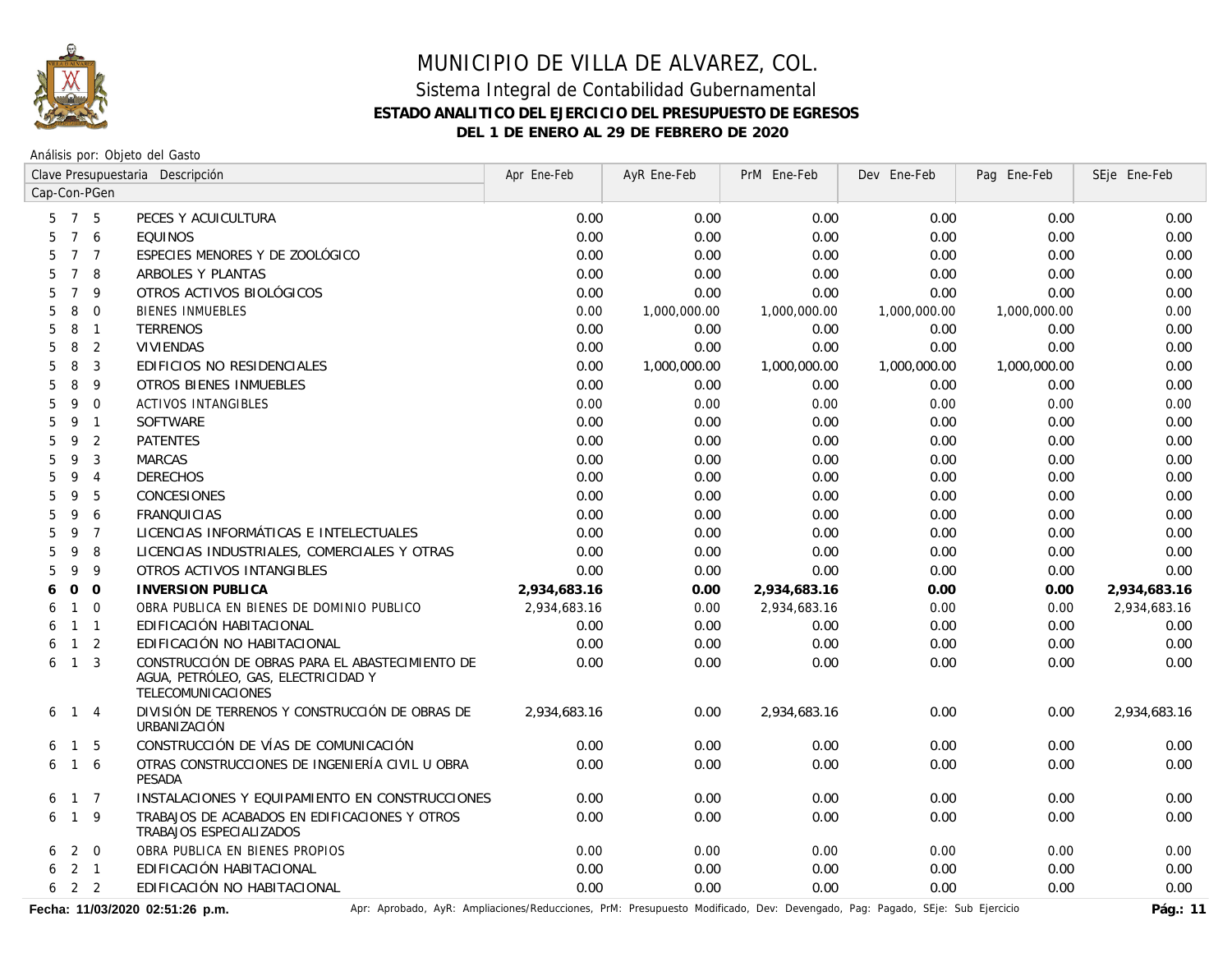

# MUNICIPIO DE VILLA DE ALVAREZ, COL.

#### Sistema Integral de Contabilidad Gubernamental **ESTADO ANALITICO DEL EJERCICIO DEL PRESUPUESTO DE EGRESOS DEL 1 DE ENERO AL 29 DE FEBRERO DE 2020**

|             | Clave Presupuestaria Descripción |                |                                                                                                                                          | Apr Ene-Feb | AyR Ene-Feb | PrM Ene-Feb | Dev Ene-Feb | Pag Ene-Feb | SEje Ene-Feb |
|-------------|----------------------------------|----------------|------------------------------------------------------------------------------------------------------------------------------------------|-------------|-------------|-------------|-------------|-------------|--------------|
|             |                                  | Cap-Con-PGen   |                                                                                                                                          |             |             |             |             |             |              |
|             | $6 \t2 \t3$                      |                | CONSTRUCCIÓN DE OBRAS PARA EL ABASTECIMIENTO DE<br>AGUA, PETRÓLEO, GAS, ELECTRICIDAD Y<br>TELECOMUNICACIONES                             | 0.00        | 0.00        | 0.00        | 0.00        | 0.00        | 0.00         |
| 6           | 2 4                              |                | DIVISIÓN DE TERRENOS Y CONSTRUCCIÓN DE OBRAS DE<br>URBANIZACIÓN                                                                          | 0.00        | 0.00        | 0.00        | 0.00        | 0.00        | 0.00         |
| 6           |                                  | 2 <sub>5</sub> | CONSTRUCCIÓN DE VÍAS DE COMUNICACIÓN                                                                                                     | 0.00        | 0.00        | 0.00        | 0.00        | 0.00        | 0.00         |
| 6           | $2\overline{6}$                  |                | OTRAS CONSTRUCCIONES DE INGENIERÍA CIVIL U OBRA<br><b>PESADA</b>                                                                         | 0.00        | 0.00        | 0.00        | 0.00        | 0.00        | 0.00         |
| 6.          | 2 7                              |                | INSTALACIONES Y EQUIPAMIENTO EN CONSTRUCCIONES                                                                                           | 0.00        | 0.00        | 0.00        | 0.00        | 0.00        | 0.00         |
| 6           |                                  | 2 9            | TRABAJOS DE ACABADOS EN EDIFICACIONES Y OTROS<br>TRABAJOS ESPECIALIZADOS                                                                 | 0.00        | 0.00        | 0.00        | 0.00        | 0.00        | 0.00         |
| 6           | 3                                | $\overline{0}$ | PROYECTOS PRODUCTIVOS Y ACCIONES DE FOMENTO                                                                                              | 0.00        | 0.00        | 0.00        | 0.00        | 0.00        | 0.00         |
| 6           | 3 <sub>1</sub>                   |                | ESTUDIOS, FORMULACIÓN Y EVALUACIÓN DE PROYECTOS<br>PRODUCTIVOS NO INCLUIDOS EN CONCEPTOS<br>ANTERIORES DE ESTE CAPÍTULO                  | 0.00        | 0.00        | 0.00        | 0.00        | 0.00        | 0.00         |
| 6           |                                  | 3 <sup>2</sup> | EJECUCIÓN DE PROYECTOS PRODUCTIVOS NO INCLUIDOS<br>EN CONCEPTOS ANTERIORES DE ESTE CAPÍTULO                                              | 0.00        | 0.00        | 0.00        | 0.00        | 0.00        | 0.00         |
| $7^{\circ}$ |                                  | $0\quad 0$     | INVERSIONES FINANCIERAS Y OTRAS PROVISIONES                                                                                              | 833,333.34  | 0.00        | 833,333.34  | 0.00        | 0.00        | 833,333.34   |
|             | $7\quad1\quad0$                  |                | INVERSIONES PARA EL FOMENTO DE ACTIVIDADES<br><b>PRODUCTIVAS</b>                                                                         | 0.00        | 0.00        | 0.00        | 0.00        | 0.00        | 0.00         |
|             | $7 \t1 \t1$                      |                | CRÉDITOS OTORGADOS POR ENTIDADES FEDERATIVAS Y<br>MUNICIPIOS AL SECTOR SOCIAL Y PRIVADO PARA EL<br>FOMENTO DE ACTIVIDADES PRODUCTIVAS    | 0.00        | 0.00        | 0.00        | 0.00        | 0.00        | 0.00         |
|             | 7 1 2                            |                | CRÉDITOS OTORGADOS POR LAS ENTIDADES<br>FEDERATIVAS A MUNICIPIOS PARA EL FOMENTO DE<br>ACTIVIDADES PRODUCTIVAS                           | 0.00        | 0.00        | 0.00        | 0.00        | 0.00        | 0.00         |
|             | 720                              |                | ACCIONES Y PARTICIPACIONES DE CAPITAL                                                                                                    | 0.00        | 0.00        | 0.00        | 0.00        | 0.00        | 0.00         |
|             | $7\quad 2\quad 1$                |                | ACCIONES Y PARTICIPACIONES DE CAPITAL EN<br>ENTIDADES PARAESTATALES NO EMPRESARIALES Y NO<br>FINANCIERAS CON FINES DE POLÍTICA ECONÓMICA | 0.00        | 0.00        | 0.00        | 0.00        | 0.00        | 0.00         |
|             | 722                              |                | ACCIONES Y PARTICIPACIONES DE CAPITAL EN<br>ENTIDADES PARAESTATALES EMPRESARIALES Y NO<br>FINANCIERAS CON FINES DE POLÍTICA ECONÓMICA    | 0.00        | 0.00        | 0.00        | 0.00        | 0.00        | 0.00         |
|             | $7\quad 2\quad 3$                |                | ACCIONES Y PARTICIPACIONES DE CAPITAL EN<br>INSTITUCIONES PARAESTATALES PÚBLICAS FINANCIERAS<br>CON FINES DE POLÍTICA ECONÓMICA          | 0.00        | 0.00        | 0.00        | 0.00        | 0.00        | 0.00         |
|             | $7 \quad 2 \quad 4$              |                | ACCIONES Y PARTICIPACIONES DE CAPITAL EN EL SECTOR<br>PRIVADO CON FINES DE POLÍTICA ECONÓMICA                                            | 0.00        | 0.00        | 0.00        | 0.00        | 0.00        | 0.00         |
|             | 7 2 5                            |                | ACCIONES Y PARTICIPACIONES DE CAPITAL EN<br>ORGANISMOS INTERNACIONALES CON FINES DE POLÍTICA<br>ECONÓMICA                                | 0.00        | 0.00        | 0.00        | 0.00        | 0.00        | 0.00         |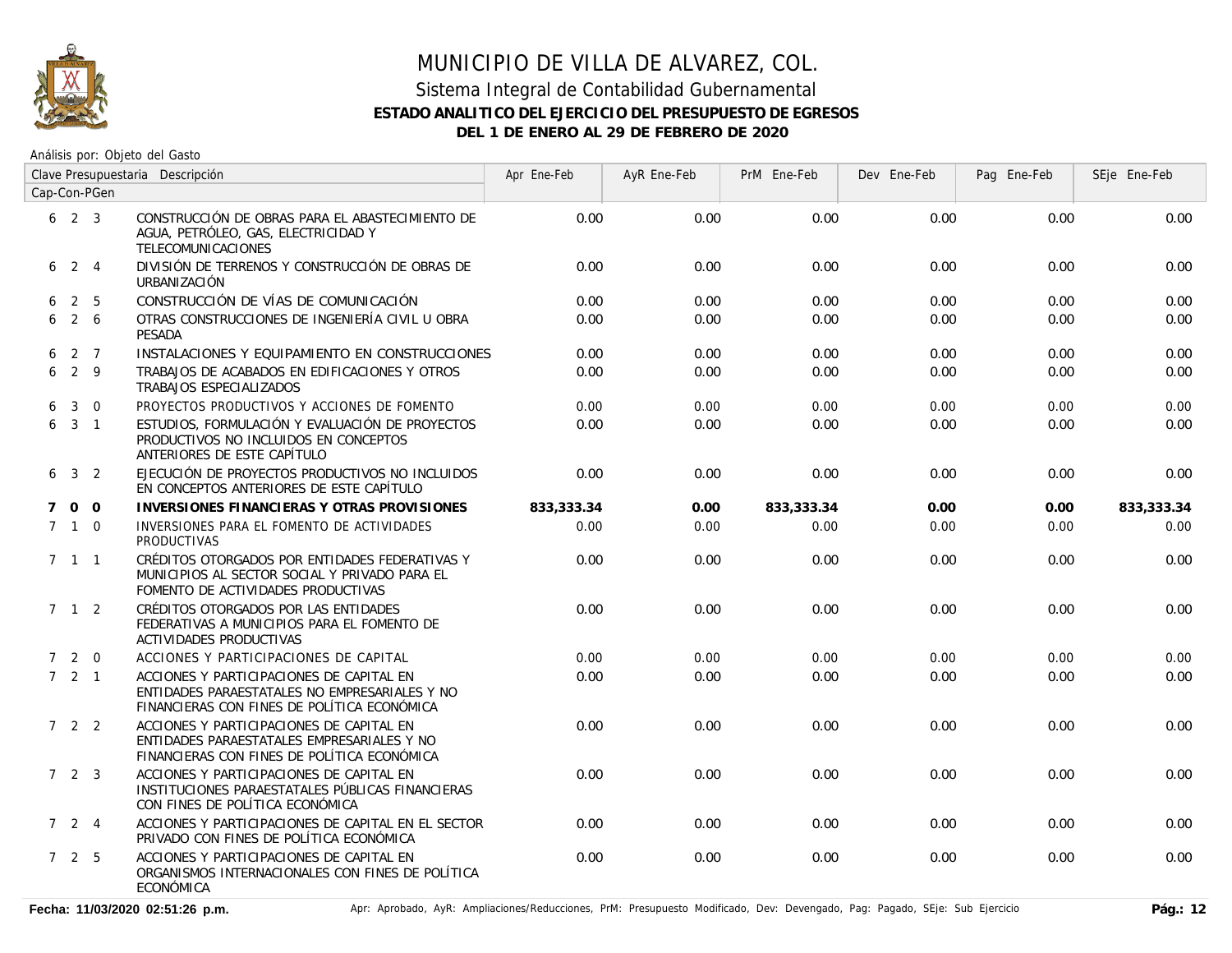

# MUNICIPIO DE VILLA DE ALVAREZ, COL.

#### Sistema Integral de Contabilidad Gubernamental **ESTADO ANALITICO DEL EJERCICIO DEL PRESUPUESTO DE EGRESOS DEL 1 DE ENERO AL 29 DE FEBRERO DE 2020**

Análisis por: Objeto del Gasto

| Clave Presupuestaria Descripción |                     |                 |                                                                                                                          | Apr Ene-Feb | AyR Ene-Feb | PrM Ene-Feb | Dev Ene-Feb | Pag Ene-Feb | SEje Ene-Feb |
|----------------------------------|---------------------|-----------------|--------------------------------------------------------------------------------------------------------------------------|-------------|-------------|-------------|-------------|-------------|--------------|
| Cap-Con-PGen                     |                     |                 |                                                                                                                          |             |             |             |             |             |              |
|                                  | 726                 |                 | ACCIONES Y PARTICIPACIONES DE CAPITAL EN EL SECTOR<br>EXTERNO CON FINES DE POLÍTICA ECONÓMICA                            | 0.00        | 0.00        | 0.00        | 0.00        | 0.00        | 0.00         |
|                                  | 7 2 7               |                 | ACCIONES Y PARTICIPACIONES DE CAPITAL EN EL SECTOR<br>PÚBLICO CON FINES DE GESTIÓN DE LIQUIDEZ                           | 0.00        | 0.00        | 0.00        | 0.00        | 0.00        | 0.00         |
|                                  | 728                 |                 | ACCIONES Y PARTICIPACIONES DE CAPITAL EN EL SECTOR<br>PRIVADO CON FINES DE GESTIÓN DE LIQUIDEZ                           | 0.00        | 0.00        | 0.00        | 0.00        | 0.00        | 0.00         |
|                                  | 729                 |                 | ACCIONES Y PARTICIPACIONES DE CAPITAL EN EL SECTOR<br>EXTERNO CON FINES DE GESTIÓN DE LIQUIDEZ                           | 0.00        | 0.00        | 0.00        | 0.00        | 0.00        | 0.00         |
|                                  | $\mathbf{3}$        | $\Omega$        | COMPRA DE TITULOS Y VALORES                                                                                              | 0.00        | 0.00        | 0.00        | 0.00        | 0.00        | 0.00         |
| $7^{\circ}$                      |                     | $3 \quad 1$     | <b>BONOS</b>                                                                                                             | 0.00        | 0.00        | 0.00        | 0.00        | 0.00        | 0.00         |
|                                  | $7 \quad 3 \quad 2$ |                 | VALORES REPRESENTATIVOS DE DEUDA ADQUIRIDOS CON<br>FINES DE POLÍTICA ECONÓMICA                                           | 0.00        | 0.00        | 0.00        | 0.00        | 0.00        | 0.00         |
|                                  | $7 \quad 3 \quad 3$ |                 | VALORES REPRESENTATIVOS DE DEUDA ADQUIRIDOS CON<br>FINES DE GESTIÓN DE LIQUIDEZ                                          | 0.00        | 0.00        | 0.00        | 0.00        | 0.00        | 0.00         |
|                                  | $7 \t3 \t4$         |                 | OBLIGACIONES NEGOCIABLES ADQUIRIDAS CON FINES DE<br>POLÍTICA ECONÓMICA                                                   | 0.00        | 0.00        | 0.00        | 0.00        | 0.00        | 0.00         |
| $7^{\circ}$                      |                     | 3 <sub>5</sub>  | OBLIGACIONES NEGOCIABLES ADQUIRIDAS CON FINES DE<br><b>GESTIÓN DE LIQUIDEZ</b>                                           | 0.00        | 0.00        | 0.00        | 0.00        | 0.00        | 0.00         |
| $\mathcal{I}$                    | 3                   | 9               | OTROS VALORES                                                                                                            | 0.00        | 0.00        | 0.00        | 0.00        | 0.00        | 0.00         |
| 7                                | $\overline{4}$      | $\overline{0}$  | CONCESION DE PRESTAMOS                                                                                                   | 0.00        | 0.00        | 0.00        | 0.00        | 0.00        | 0.00         |
|                                  | 741                 |                 | CONCESIÓN DE PRÉSTAMOS A ENTIDADES<br>PARAESTATALES NO EMPRESARIALES Y NO FINANCIERAS<br>CON FINES DE POLÍTICA ECONÓMICA | 0.00        | 0.00        | 0.00        | 0.00        | 0.00        | 0.00         |
|                                  | 7 4 2               |                 | CONCESIÓN DE PRÉSTAMOS A ENTIDADES<br>PARAESTATALES EMPRESARIALES Y NO FINANCIERAS CON<br>FINES DE POLÍTICA ECONÓMICA    | 0.00        | 0.00        | 0.00        | 0.00        | 0.00        | 0.00         |
| $7^{\circ}$                      |                     | $4 \quad 3$     | CONCESIÓN DE PRÉSTAMOS A INSTITUCIONES<br>PARAESTATALES PÚBLICAS FINANCIERAS CON FINES DE<br>POLÍTICA ECONÓMICA          | 0.00        | 0.00        | 0.00        | 0.00        | 0.00        | 0.00         |
| $7^{\circ}$                      |                     | $4 \quad 4$     | CONCESIÓN DE PRÉSTAMOS A ENTIDADES FEDERATIVAS Y<br>MUNICIPIOS CON FINES DE POLÍTICA ECONÓMICA                           | 0.00        | 0.00        | 0.00        | 0.00        | 0.00        | 0.00         |
| $7^{\circ}$                      |                     | 4 5             | CONCESIÓN DE PRÉSTAMOS AL SECTOR PRIVADO CON<br>FINES DE POLÍTICA ECONÓMICA                                              | 0.00        | 0.00        | 0.00        | 0.00        | 0.00        | 0.00         |
| $7^{\circ}$                      |                     | 4 6             | CONCESIÓN DE PRÉSTAMOS AL SECTOR EXTERNO CON<br>FINES DE POLÍTICA ECONÓMICA                                              | 0.00        | 0.00        | 0.00        | 0.00        | 0.00        | 0.00         |
|                                  | $747$               |                 | CONCESIÓN DE PRÉSTAMOS AL SECTOR PÚBLICO CON<br>FINES DE GESTIÓN DE LIQUIDEZ                                             | 0.00        | 0.00        | 0.00        | 0.00        | 0.00        | 0.00         |
|                                  | 7 4 8               |                 | CONCESIÓN DE PRÉSTAMOS AL SECTOR PRIVADO CON<br>FINES DE GESTIÓN DE LIQUIDEZ                                             | 0.00        | 0.00        | 0.00        | 0.00        | 0.00        | 0.00         |
| $7^{\circ}$                      |                     | $4\overline{9}$ | CONCESIÓN DE PRÉSTAMOS AL SECTOR EXTERNO CON                                                                             | 0.00        | 0.00        | 0.00        | 0.00        | 0.00        | 0.00         |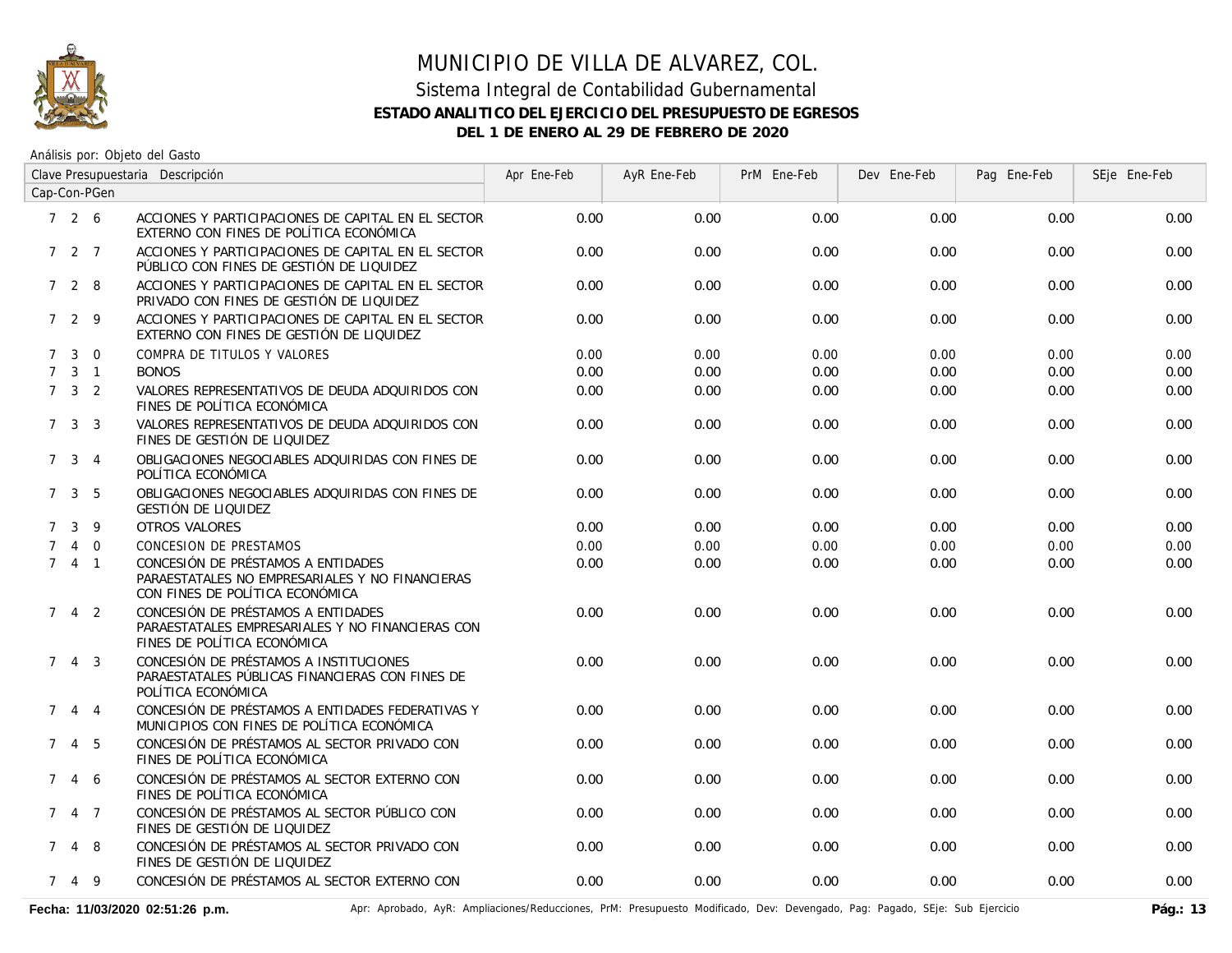

| Clave Presupuestaria Descripción<br>Cap-Con-PGen |                |                          |                                                                                  | Apr Ene-Feb | AyR Ene-Feb | PrM Ene-Feb | Dev Ene-Feb | Pag Ene-Feb | SEje Ene-Feb |
|--------------------------------------------------|----------------|--------------------------|----------------------------------------------------------------------------------|-------------|-------------|-------------|-------------|-------------|--------------|
|                                                  |                |                          |                                                                                  |             |             |             |             |             |              |
|                                                  |                |                          | FINES DE GESTIÓN DE LIQUIDEZ                                                     |             |             |             |             |             |              |
| $7^{\circ}$                                      | 5              | $\overline{0}$           | INVERSIONES EN FIDEICOMISOS, MANDATOS Y OTROS<br>ANALOGOS                        | 0.00        | 0.00        | 0.00        | 0.00        | 0.00        | 0.00         |
| $7^{\circ}$                                      | 5              | $\overline{1}$           | INVERSIONES EN FIDEICOMISOS DEL PODER EJECUTIVO                                  | 0.00        | 0.00        | 0.00        | 0.00        | 0.00        | 0.00         |
| $\overline{7}$                                   | 5              | 2                        | INVERSIONES EN FIDEICOMISOS DEL PODER LEGISLATIVO                                | 0.00        | 0.00        | 0.00        | 0.00        | 0.00        | 0.00         |
| $\overline{7}$                                   | 5              | $\overline{3}$           | INVERSIONES EN FIDEICOMISOS DEL PODER JUDICIAL                                   | 0.00        | 0.00        | 0.00        | 0.00        | 0.00        | 0.00         |
| $7^{\circ}$                                      | 5              | $\overline{4}$           | INVERSIONES EN FIDEICOMISOS PÚBLICOS NO<br>EMPRESARIALES Y NO FINANCIEROS        | 0.00        | 0.00        | 0.00        | 0.00        | 0.00        | 0.00         |
| $7^{\circ}$                                      | 5              | -5                       | INVERSIONES EN FIDEICOMISOS PÚBLICOS<br>EMPRESARIALES Y NO FINANCIEROS           | 0.00        | 0.00        | 0.00        | 0.00        | 0.00        | 0.00         |
| $7^{\circ}$                                      | 5              | 6                        | INVERSIONES EN FIDEICOMISOS PÚBLICOS FINANCIEROS                                 | 0.00        | 0.00        | 0.00        | 0.00        | 0.00        | 0.00         |
| $7^{\circ}$                                      |                | 5 7                      | INVERSIONES EN FIDEICOMISOS DE ENTIDADES<br><b>FEDERATIVAS</b>                   | 0.00        | 0.00        | 0.00        | 0.00        | 0.00        | 0.00         |
| 7                                                | 5              | 8                        | INVERSIONES EN FIDEICOMISOS DE MUNICIPIOS                                        | 0.00        | 0.00        | 0.00        | 0.00        | 0.00        | 0.00         |
| $\overline{7}$                                   | 5              | -9                       | OTRAS INVERSIONES EN FIDEICOMISOS                                                | 0.00        | 0.00        | 0.00        | 0.00        | 0.00        | 0.00         |
| $\overline{7}$                                   | 6              | $\overline{0}$           | OTRAS INVERSIONES FINANCIERAS                                                    | 0.00        | 0.00        | 0.00        | 0.00        | 0.00        | 0.00         |
| $\overline{7}$                                   | 6              | $\overline{1}$           | DEPÓSITOS A LARGO PLAZO EN MONEDA NACIONAL                                       | 0.00        | 0.00        | 0.00        | 0.00        | 0.00        | 0.00         |
|                                                  | 6              | 2                        | DEPÓSITOS A LARGO PLAZO EN MONEDA EXTRANJERA                                     | 0.00        | 0.00        | 0.00        | 0.00        | 0.00        | 0.00         |
|                                                  | 7 9            | $\Omega$                 | PROVISIONES PARA CONTINGENCIAS Y OTRAS<br>EROGACIONES ESPECIALES                 | 833,333.34  | 0.00        | 833,333.34  | 0.00        | 0.00        | 833,333.34   |
| $7^{\circ}$                                      | 9              | $\overline{1}$           | CONTINGENCIAS POR FENÓMENOS NATURALES                                            | 0.00        | 0.00        | 0.00        | 0.00        | 0.00        | 0.00         |
| $\overline{7}$                                   | 9              | $\overline{2}$           | CONTINGENCIAS SOCIOECONÓMICAS                                                    | 833,333.34  | 0.00        | 833,333.34  | 0.00        | 0.00        | 833,333.34   |
| $\overline{7}$                                   | 9              | 9                        | OTRAS EROGACIONES ESPECIALES                                                     | 0.00        | 0.00        | 0.00        | 0.00        | 0.00        | 0.00         |
| 8                                                | $\mathbf 0$    | $\overline{0}$           | PARTICIPACIONES Y APORTACIONES                                                   | 0.00        | 0.00        | 0.00        | 0.00        | 0.00        | 0.00         |
| 8                                                | $\mathbf{1}$   | $\Omega$                 | <b>PARTICIPACIONES</b>                                                           | 0.00        | 0.00        | 0.00        | 0.00        | 0.00        | 0.00         |
| 8                                                |                | $1 \quad 1$              | FONDO GENERAL DE PARTICIPACIONES                                                 | 0.00        | 0.00        | 0.00        | 0.00        | 0.00        | 0.00         |
| 8                                                | $\mathbf{1}$   | $\overline{\phantom{0}}$ | FONDO DE FOMENTO MUNICIPAL                                                       | 0.00        | 0.00        | 0.00        | 0.00        | 0.00        | 0.00         |
| 8                                                | $1 \quad 3$    |                          | PARTICIPACIONES DE LAS ENTIDADES FEDERATIVAS A<br>LOS MUNICIPIOS                 | 0.00        | 0.00        | 0.00        | 0.00        | 0.00        | 0.00         |
| 8                                                |                | $1 \quad 4$              | OTROS CONCEPTOS PARTICIPABLES DE LA FEDERACIÓN A<br><b>ENTIDADES FEDERATIVAS</b> | 0.00        | 0.00        | 0.00        | 0.00        | 0.00        | 0.00         |
| 8                                                |                | $1\quad5$                | OTROS CONCEPTOS PARTICIPABLES DE LA FEDERACIÓN A<br><b>MUNICIPIOS</b>            | 0.00        | 0.00        | 0.00        | 0.00        | 0.00        | 0.00         |
| 8                                                |                | 1 6                      | CONVENIOS DE COLABORACIÓN ADMINISTRATIVA                                         | 0.00        | 0.00        | 0.00        | 0.00        | 0.00        | 0.00         |
| 8                                                | 3              | $\overline{0}$           | <b>APORTACIONES</b>                                                              | 0.00        | 0.00        | 0.00        | 0.00        | 0.00        | 0.00         |
| 8                                                | 3              | $\overline{1}$           | APORTACIONES DE LA FEDERACIÓN A LAS ENTIDADES<br><b>FEDERATIVAS</b>              | 0.00        | 0.00        | 0.00        | 0.00        | 0.00        | 0.00         |
| 8                                                | $\overline{3}$ | $\overline{2}$           | APORTACIONES DE LA FEDERACIÓN A MUNICIPIOS                                       | 0.00        | 0.00        | 0.00        | 0.00        | 0.00        | 0.00         |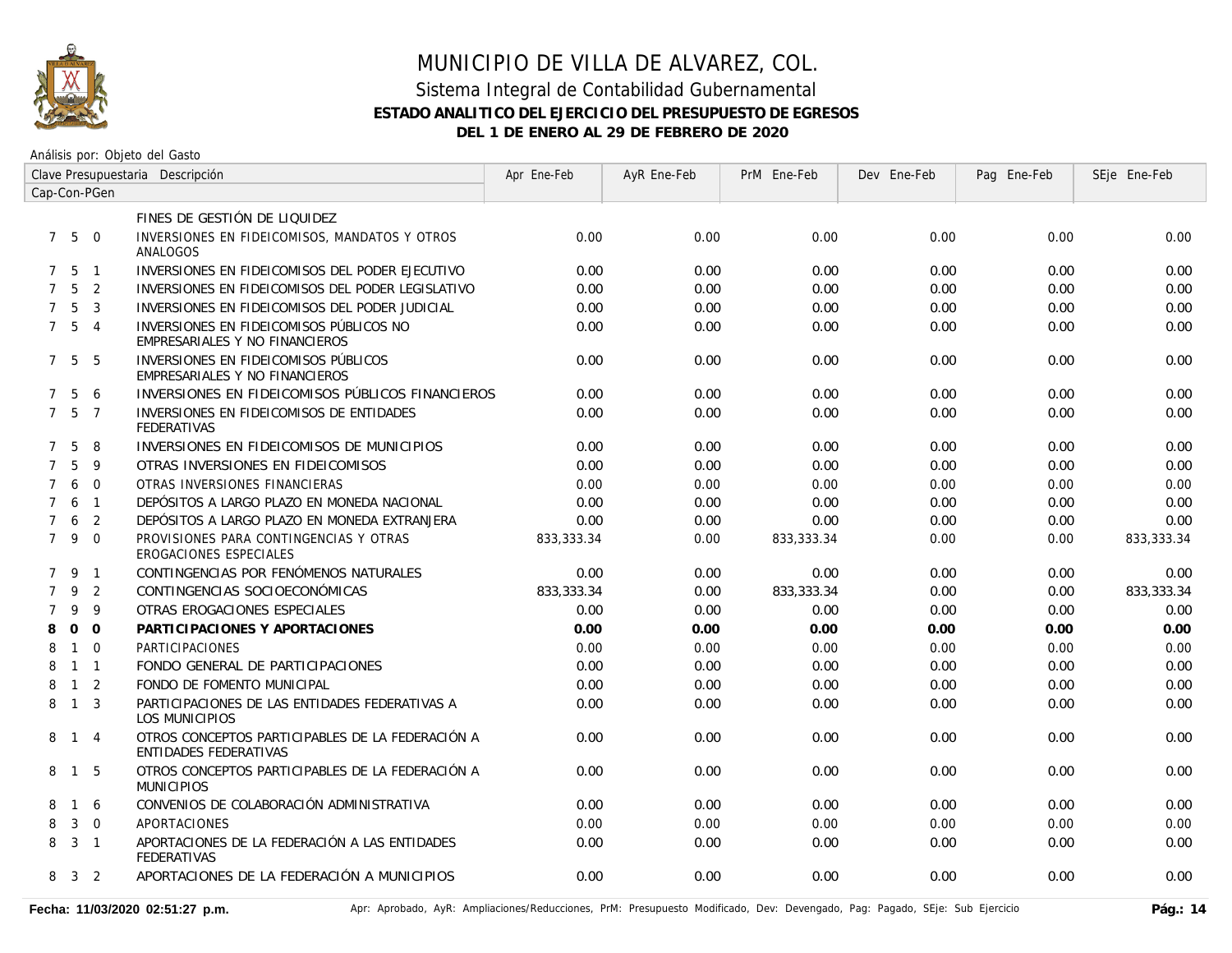

| Clave Presupuestaria Descripción |              |                |                                                                                                             | Apr Ene-Feb    | AyR Ene-Feb | PrM Ene-Feb  | Dev Ene-Feb  | Pag Ene-Feb  | SEje Ene-Feb |
|----------------------------------|--------------|----------------|-------------------------------------------------------------------------------------------------------------|----------------|-------------|--------------|--------------|--------------|--------------|
| Cap-Con-PGen                     |              |                |                                                                                                             |                |             |              |              |              |              |
|                                  | 8 3 3        |                | APORTACIONES DE LAS ENTIDADES FEDERATIVAS A LOS<br><b>MUNICIPIOS</b>                                        | 0.00           | 0.00        | 0.00         | 0.00         | 0.00         | 0.00         |
| 8                                | 3            | $\overline{4}$ | APORTACIONES PREVISTAS EN LEYES Y DECRETOS AL<br>SISTEMA DE PROTECCIÓN SOCIAL                               | 0.00           | 0.00        | 0.00         | 0.00         | 0.00         | 0.00         |
| 8                                |              | 3 <sub>5</sub> | APORTACIONES PREVISTAS EN LEYES Y DECRETOS<br>COMPENSATORIAS A ENTIDADES FEDERATIVAS Y<br><b>MUNICIPIOS</b> | 0.00           | 0.00        | 0.00         | 0.00         | 0.00         | 0.00         |
| 8                                | 5            | $\overline{0}$ | CONVENIOS                                                                                                   | 0.00           | 0.00        | 0.00         | 0.00         | 0.00         | 0.00         |
| 8                                |              | 5 <sub>1</sub> | CONVENIOS DE REASIGNACIÓN                                                                                   | 0.00           | 0.00        | 0.00         | 0.00         | 0.00         | 0.00         |
| 8                                | 5            | $\overline{2}$ | CONVENIOS DE DESCENTRALIZACIÓN                                                                              | 0.00           | 0.00        | 0.00         | 0.00         | 0.00         | 0.00         |
| 8                                | 5            | $\overline{3}$ | OTROS CONVENIOS                                                                                             | 0.00           | 0.00        | 0.00         | 0.00         | 0.00         | 0.00         |
| 9                                | $\circ$      | $\Omega$       | DEUDA PUBLICA                                                                                               | 5, 147, 448.53 | 132,704.78  | 5,280,153.31 | 4,763,900.00 | 4,763,900.00 | 516,253.31   |
| 9                                | $\mathbf{1}$ | $\Omega$       | AMORTIZACION DE LA DEUDA PUBLICA                                                                            | 3,735,620.59   | 1,301.40    | 3,736,921.99 | 3,736,921.99 | 3,736,921.99 | 0.00         |
| 9                                |              | $1 \quad 1$    | AMORTIZACIÓN DE LA DEUDA INTERNA CON<br>INSTITUCIONES DE CRÉDITO                                            | 3,735,620.59   | 1,301.40    | 3,736,921.99 | 3,736,921.99 | 3,736,921.99 | 0.00         |
| 9.                               | $\mathbf{1}$ | 2              | AMORTIZACIÓN DE LA DEUDA INTERNA POR EMISIÓN DE<br>TÍTULOS Y VALORES                                        | 0.00           | 0.00        | 0.00         | 0.00         | 0.00         | 0.00         |
|                                  | 9 1 3        |                | AMORTIZACIÓN DE ARRENDAMIENTOS FINANCIEROS<br>NACIONALES                                                    | 0.00           | 0.00        | 0.00         | 0.00         | 0.00         | 0.00         |
| 9                                |              | $1 \quad 4$    | AMORTIZACIÓN DE LA DEUDA EXTERNA CON<br>INSTITUCIONES DE CRÉDITO                                            | 0.00           | 0.00        | 0.00         | 0.00         | 0.00         | 0.00         |
| 9                                |              | 1 <sub>5</sub> | AMORTIZACIÓN DE DEUDA EXTERNA CON ORGANISMOS<br>FINANCIEROS INTERNACIONALES                                 | 0.00           | 0.00        | 0.00         | 0.00         | 0.00         | 0.00         |
|                                  | $\mathbf{1}$ | 6              | AMORTIZACIÓN DE LA DEUDA BILATERAL                                                                          | 0.00           | 0.00        | 0.00         | 0.00         | 0.00         | 0.00         |
| 9                                |              | $1 \quad 7$    | AMORTIZACIÓN DE LA DEUDA EXTERNA POR EMISIÓN DE<br>TÍTULOS Y VALORES                                        | 0.00           | 0.00        | 0.00         | 0.00         | 0.00         | 0.00         |
| 9.                               | $\mathbf{1}$ | - 8            | AMORTIZACIÓN DE ARRENDAMIENTOS FINANCIEROS<br>INTERNACIONALES                                               | 0.00           | 0.00        | 0.00         | 0.00         | 0.00         | 0.00         |
| 9                                | 2            | $\overline{0}$ | INTERESES DE LA DEUDA PUBLICA                                                                               | 1,161,827.94   | 131,403.38  | 1,293,231.32 | 1,026,978.01 | 1,026,978.01 | 266.253.31   |
|                                  | $9$ 2 1      |                | INTERESES DE LA DEUDA INTERNA CON INSTITUCIONES<br>DE CRÉDITO                                               | 1,161,827.94   | 131,403.38  | 1,293,231.32 | 1,026,978.01 | 1.026.978.01 | 266,253.31   |
|                                  | 922          |                | INTERESES DERIVADOS DE LA COLOCACIÓN DE TÍTULOS Y<br><b>VALORES</b>                                         | 0.00           | 0.00        | 0.00         | 0.00         | 0.00         | 0.00         |
|                                  | 9 2 3        |                | INTERESES POR ARRENDAMIENTOS FINANCIEROS<br><b>NACIONALES</b>                                               | 0.00           | 0.00        | 0.00         | 0.00         | 0.00         | 0.00         |
| 9.                               |              | 2 4            | INTERESES DE LA DEUDA EXTERNA CON INSTITUCIONES<br>DE CRÉDITO                                               | 0.00           | 0.00        | 0.00         | 0.00         | 0.00         | 0.00         |
| 9                                |              | 2 5            | INTERESES DE LA DEUDA CON ORGANISMOS FINANCIEROS<br><b>INTERNACIONALES</b>                                  | 0.00           | 0.00        | 0.00         | 0.00         | 0.00         | 0.00         |